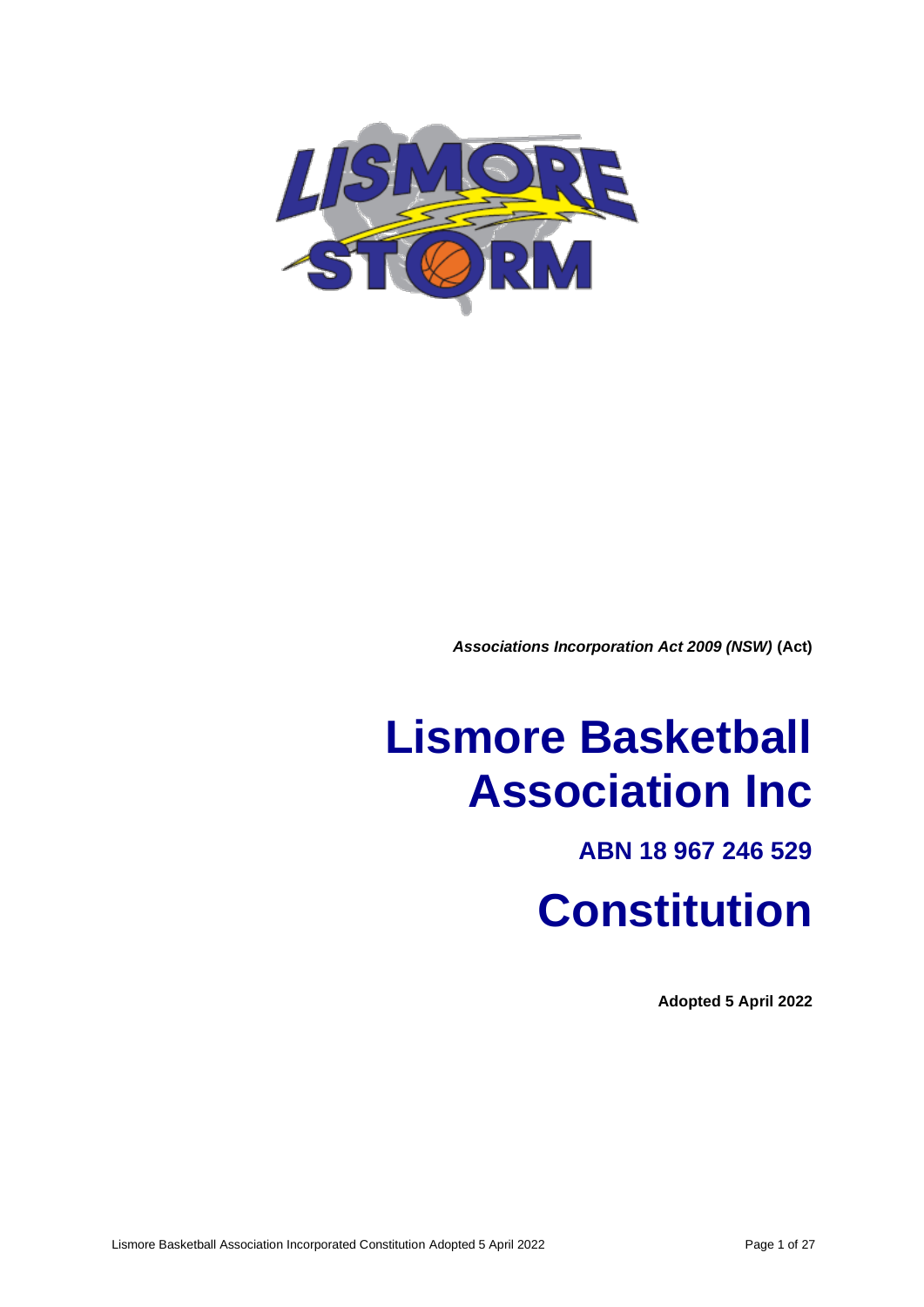## **TABLE OF CONTENTS**

| 2. |  |
|----|--|
| 3. |  |
|    |  |
|    |  |
| 6. |  |
| 7. |  |
|    |  |
| 9. |  |
|    |  |
|    |  |
|    |  |
|    |  |
|    |  |
|    |  |
|    |  |
|    |  |
|    |  |
|    |  |
|    |  |
|    |  |
|    |  |
|    |  |
|    |  |
|    |  |
|    |  |
|    |  |
|    |  |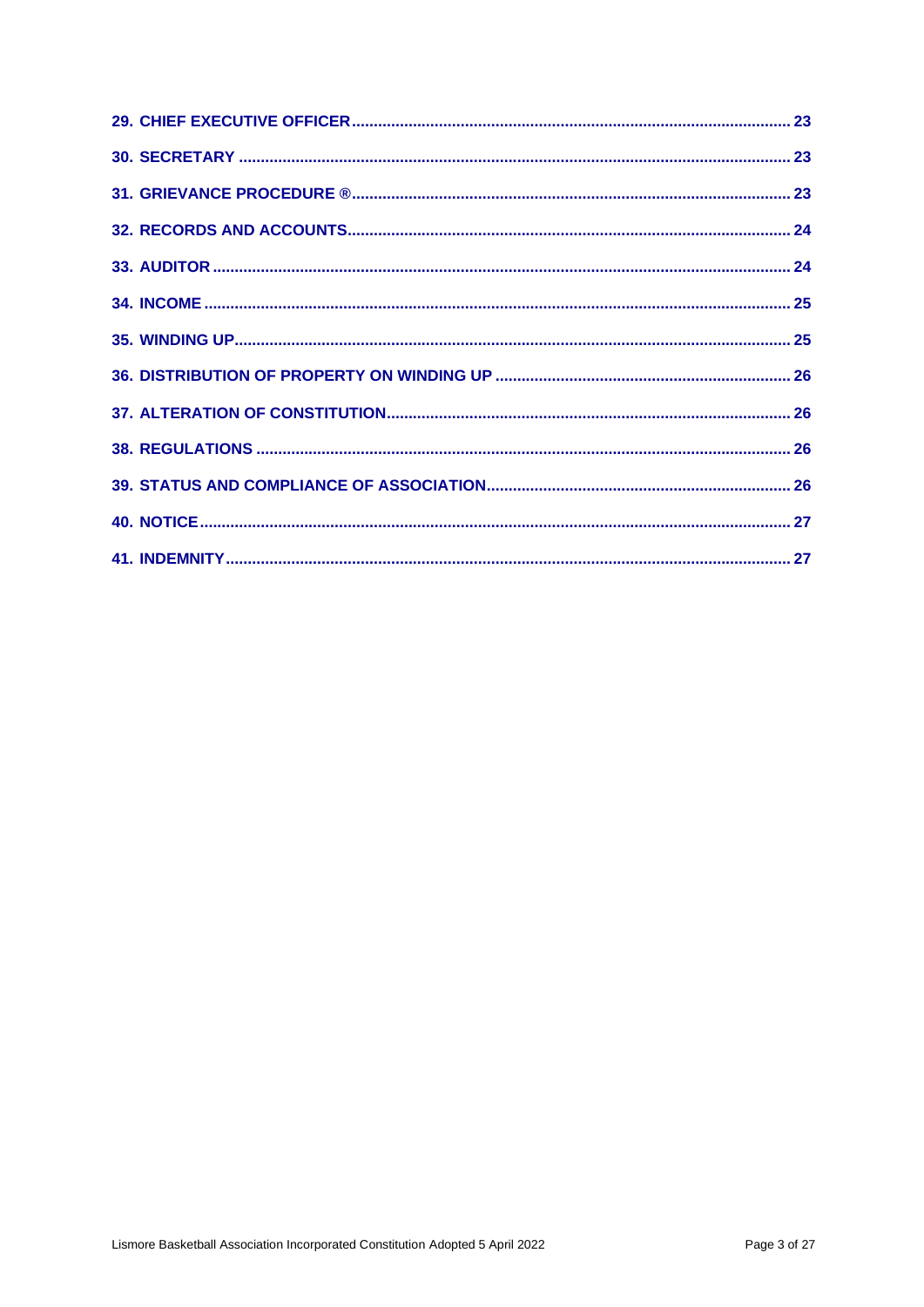## **ASSOCIATIONS INCORPORATION ACT 2009 (NSW)**

## **CONSTITUTION**

## **LISMORE BASKETBALL ASSOCIATION INCORPORATED**

## **1. NAME OF ASSOCIATION**

The name of the Association is Lismore Basketball Association Incorporated.

## **2. DEFINITIONS AND INTERPRETATION**

#### **2.1 Definitions**

In this Constitution unless the contrary intention appears:

**Act** means the *Associations Incorporation Act 2009 (NSW)*.

**Board** means the body managing the Association and consisting of the Directors.

**Constitution** means this Constitution of the Association.

**Chief Executive Officer** (or the highest ranking employee) whose primary responsibilities include managing the overall operations of the association.

**Director** means a member of the Board and includes any person acting in that capacity from time to time appointed in accordance with this Constitution.

**Financial Year** means the year ending on the next 31 December following incorporation and thereafter a period of 12 months commencing on 1 January and ending on 31 December each year.

**General Meeting** means the annual or any special general meeting of the Association.

**Incapacitated** means unable to fulfil duties as required by this Constitution or the Act, including being able to:

- a) understand the information relevant to the decisions that will have to be made in the role of Director;
- b) retain that information to the extent necessary to make those decisions;
- c) use or weigh that information as part of the decision-making process; or
- d) communicate the decisions in some way.

**Individual Member** means a registered, financial Member of the Association who is at least 18 years of age.

**Intellectual Property** means all rights subsisting in copyright, business names, names, trademarks (or signs), logos, designs, equipment including computer software, images (including photographs, videos or films) or service marks relating to the Association or any activity of or conducted, promoted or administered by the Association.

**Junior Member** means a registered Member of the Association who is younger than 18 years of age.

**Life Member** means an individual appointed as a Life Member of the Association under **clause c)**.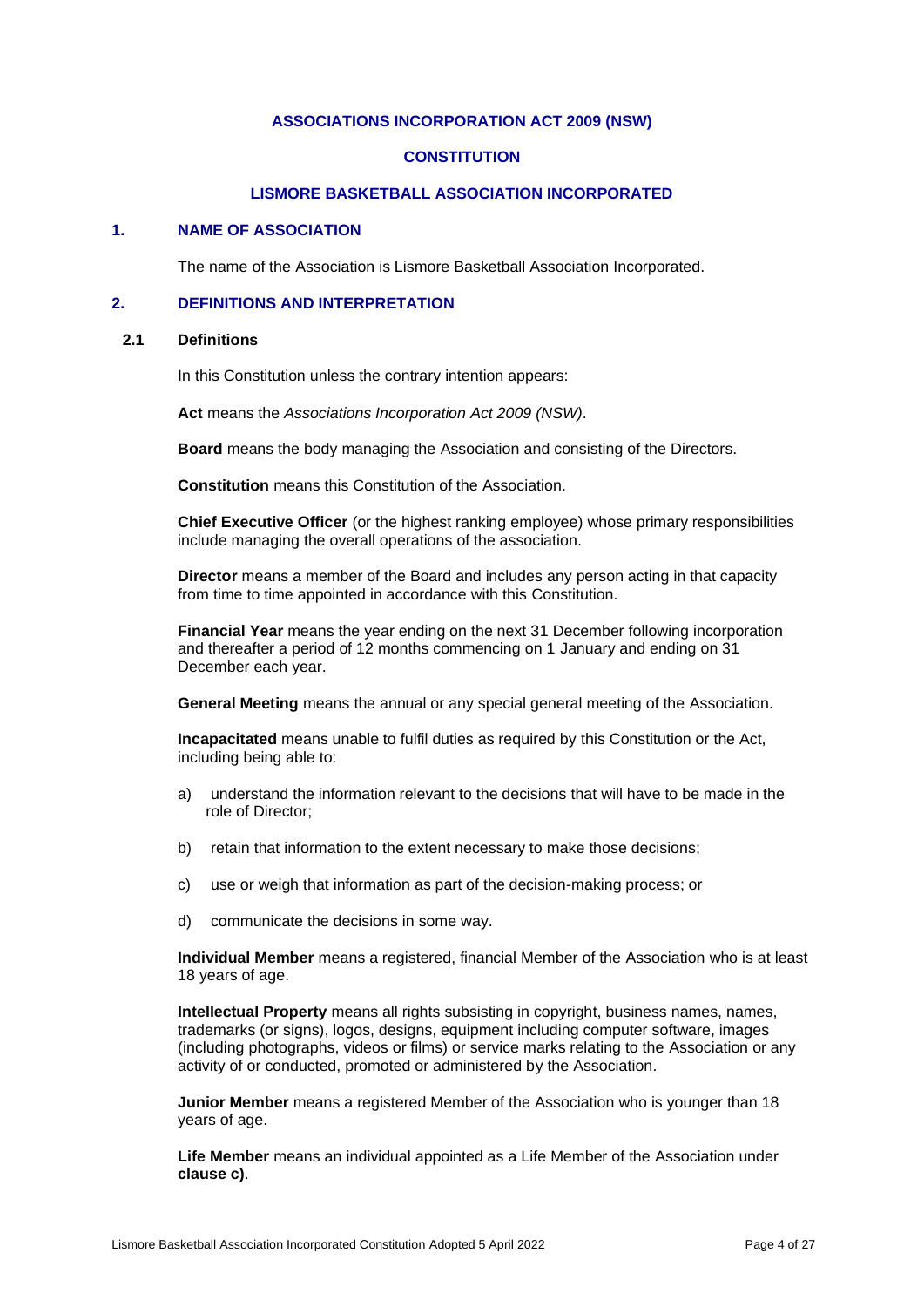**Local area** means the geographical area for which the Association is responsible as recognised by Basketball NSW of which the Association is a Member.

**Member** means a Member of the Association for the time being under **clause 5**.

**Membership Period** means the start and end date issued to a Member (365-day period), generated after payment of fees has been received.

**NSO** means the National Sporting Organisation for the Sport being Basketball Australia.

**Objects** means the objects of the Association in **clause 3**.

**Public Officer** means the person appointed to be the public officer of the Association in accordance with the Act.

**Register** means a register of Members kept and maintained in accordance with **clause 7**.

**Regulations** means any rules, by-laws or regulations made by the Board under **clause 35**.

**Seal** means the common seal of the Association (if any).

**Special Resolution** means a "Special Resolution" as defined in the Act.

**Sport** means the sport of basketball.

**SSO** means the State Sport Organisation for the Sport being New South Wales Basketball Association Limited (Basketball NSW).

#### **2.2 Interpretation**

In this Constitution:

- a) a reference to a function includes a reference to a power, authority and duty;
- b) a reference to the exercise of a function includes, where the function is a power, authority or duty, a reference to the exercise of the power or authority of the performance of the duty;
- c) words importing the singular include the plural and vice versa;
- d) words importing any gender include the other genders;
- e) references to persons include corporations and bodies politic;
- f) references to a person include the legal personal representatives, successors and permitted assigns of that person;
- g) a reference to a statute, ordinance, code or other law includes regulations and other statutory instruments under it and consolidations, amendments, re-enactments or replacements of any of them (whether of the same or any legislative authority having jurisdiction); and
- h) a reference to "writing" shall unless the contrary intention appears, be construed as including references to printing, lithography, photography and other modes of representing or reproducing words in a visible form, including messages sent by electronic transmission.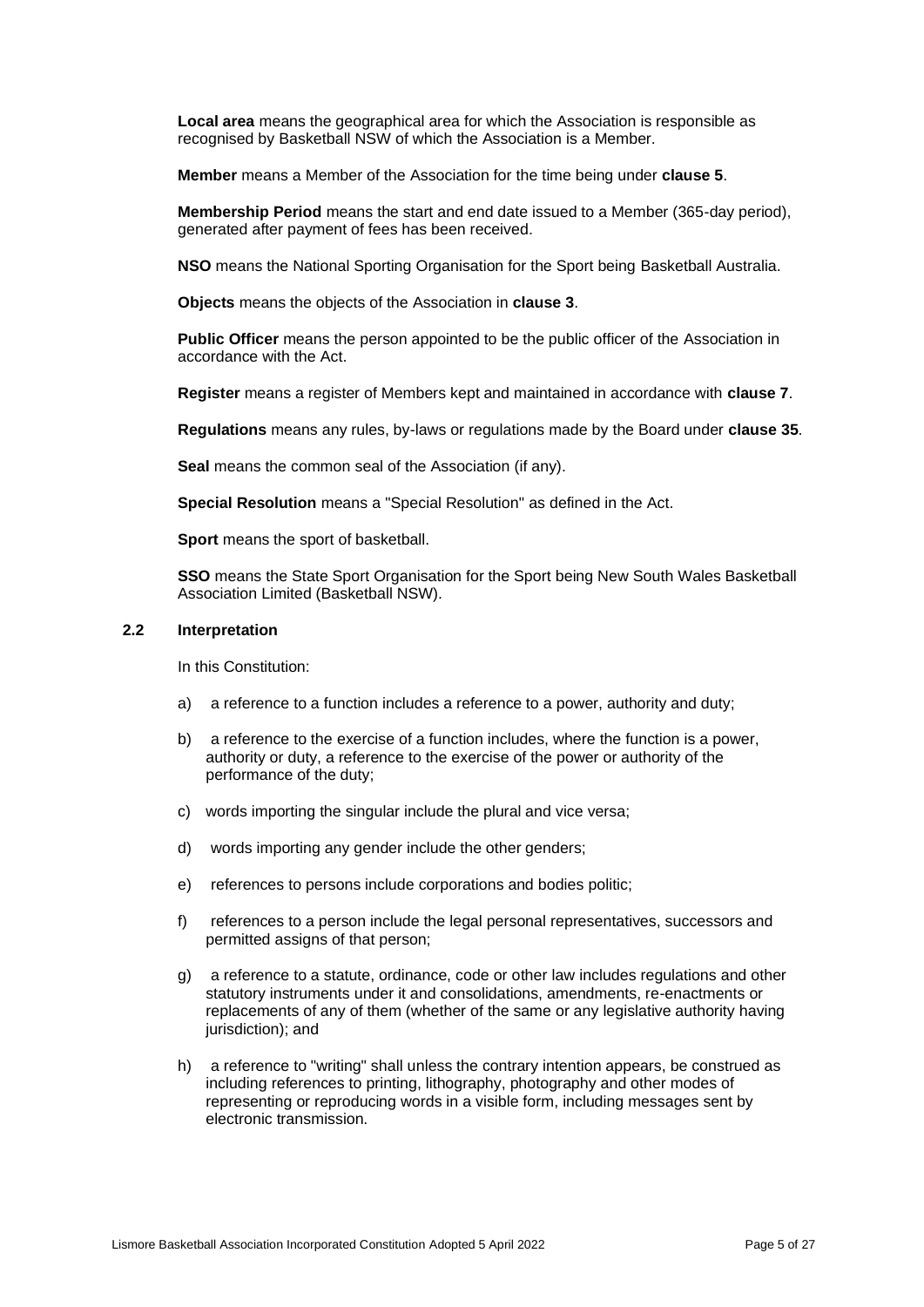## **2.3 Severance**

If any provision of this Constitution or any phrase contained in it is invalid or unenforceable, the phrase or provision is to be read down if possible, so as to be valid and enforceable, and otherwise shall be severed to the extent of the invalidity or unenforceability, without affecting the remaining provisions of this Constitution.

## **2.4 The Act**

Except where the contrary intention appears, in this Constitution, an expression that deals with a matter under the Act has the same meaning as that provision of the Act. The model constitution under the Act is expressly displaced by this Constitution.

## **3. OBJECTS OF THE ASSOCIATION**

The Association is established solely for the Objects. The Objects of the Association are to:

- a) Conduct, encourage, promote, advance and administer basketball throughout the Local area;
- b) Act, at all times, on behalf of and in the interest of the Members and basketball in the Local area;
- c) Affiliate and otherwise liaise with Basketball NSW of which the Association is a member and adopt their rule and policy frameworks to further these Objects;
- d) Abide by, promulgate, enforce and secure uniformity in the application of the rules of basketball as may be determined from time to time by NSO and as may be necessary for the management and control of basketball and related activities in New South Wales;
- e) Advance the operations and activities of the Association throughout the local area;
- f) Have regard to the public interest in its operations; and
- g) Undertake and or do all such things or activities which are necessary, incidental or conducive to the advancement of these Objects.
- h) The ancillary objects of the Association, which are solely for the purpose of carrying out its Objects, include:
	- (i) To establish uniform regulations for the management and playing of basketball;
	- (ii) To hear and adjudicate upon appeals from the decisions of officials of either the Association or any other organisation involved with the sport of basketball in the State;
	- (iii) To suspend, impose and enforce penalties, disqualify or otherwise deal with any member or any of their employees;
	- (iv) To select and send teams, players and officials to represent the Association;
	- (v) To make rules or by-laws on matters authorised by or necessary or convenient to give effect to these Objects, but not rules or by-laws which are inconsistent with these objects;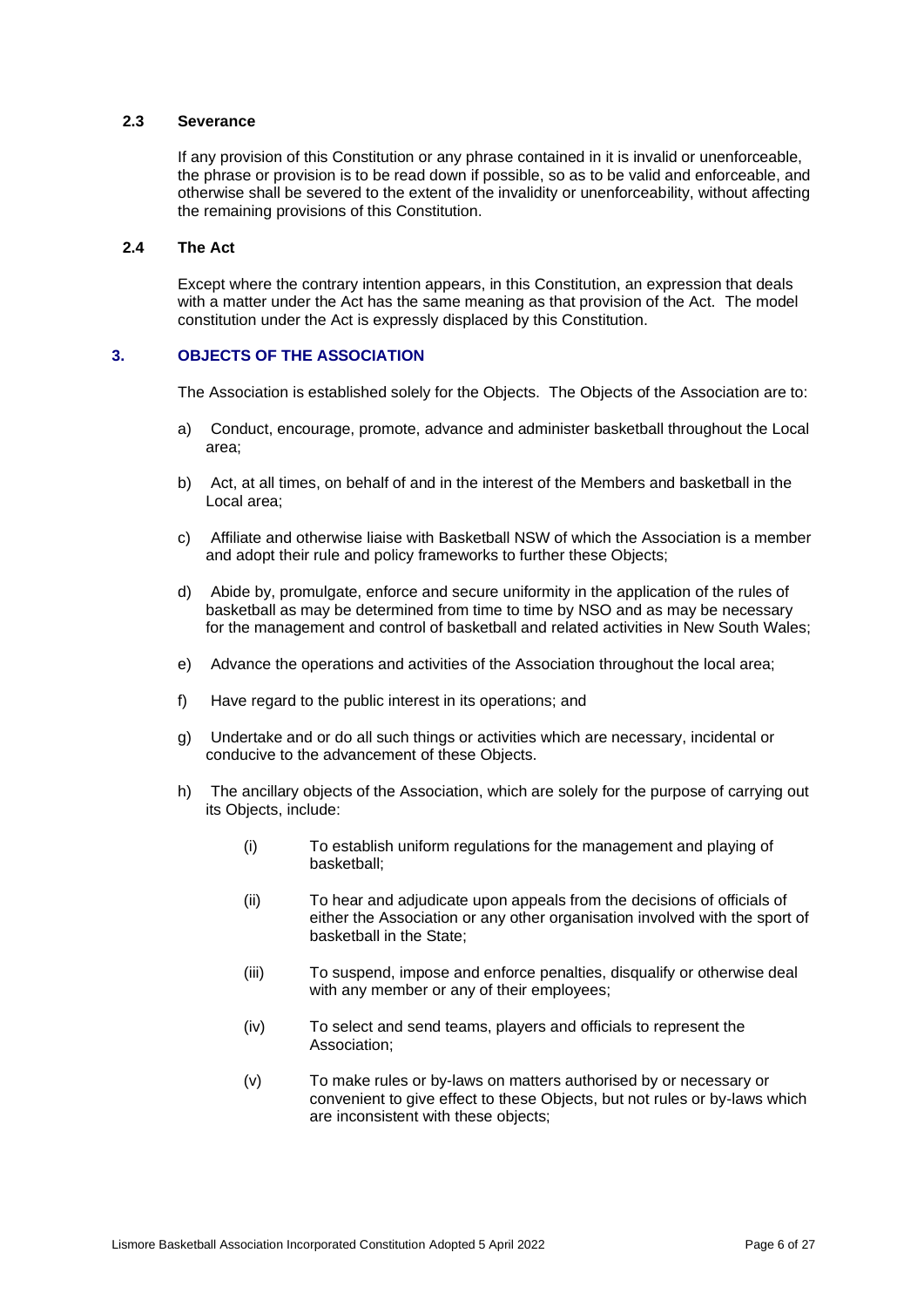- (vi) To call for, receive and deal with reports from the Board and other committees, other organisations involved with the sport of basketball in the State, officers and officials;
- (vii) To keep authentic records of all matters appertaining to basketball and to keep records of members;
- (viii) To hold or arrange competition and provide or contribute towards the provisions or prizes, awards or distinctions for them (but no member of the association may receive from the association any prize, award or distinction of monetary value except as a successful competitor at any competition held or promoted by the association); and
- (ix) To subscribe to, become a member of, and co-operate with or amalgamate with, any other association or organisation, whether incorporated or not, whose objects are similar to those of the Association, but the Association must not amalgamate with any association or organisation which does not prohibit the distribution of the income and property among its members to an extent at least as great as done by **clause 36**.

#### **4. POWERS OF THE ASSOCIATION**

Solely for furthering the Objects, the Association has, in addition to the rights, powers and privileges conferred on it under section 19 of the Act, the legal capacity and powers of a company limited by guarantee as set out under section 124 of the *Corporations Act 2001 (Cth)*.

#### **5. MEMBERS ®**

#### **5.1 Members ®**

The Members of the Association shall consist of:

- a) Life Members, who subject to this Constitution, shall have the right to receive notice of General Meetings and to be present, to debate and to vote at General Meetings
- b) Individual Members, who subject to this Constitution, shall have the right to receive notice of General Meetings and to be present, to debate and to vote at General Meetings; and
- c) Junior Members, who subject to this Constitution, shall have the right to receive notice of General Meetings and to be present, to debate but not vote. One parent or guardian of each Junior Member, subject to the parent or guardian not already being an Individual Member, shall subject to this Constitution, have the right to receive notice of General Meetings and to be present, to debate and to vote at General Meetings for and on behalf of the Junior Member they represent. The Chair may put to a vote, if there is a matter deemed to be of a sensitive nature, that junior members may be asked to leave the meeting for a period of time.

#### **5.2 Life Members**

- a) The Board may recommend to the annual General Meeting that any natural person who has rendered distinguished service to the Association be appointed as a Life Member.
- b) For the purposes of the Constitution, 'rendered distinguished service' shall be restricted to those who have contributed to the control, promotion, integration, or fostering of participation and development of basketball by their participation in the Association for a period of ten (10) years and who have never been charged and found guilty of an offence under and disciplinary process that warranted a suspension of greater than ten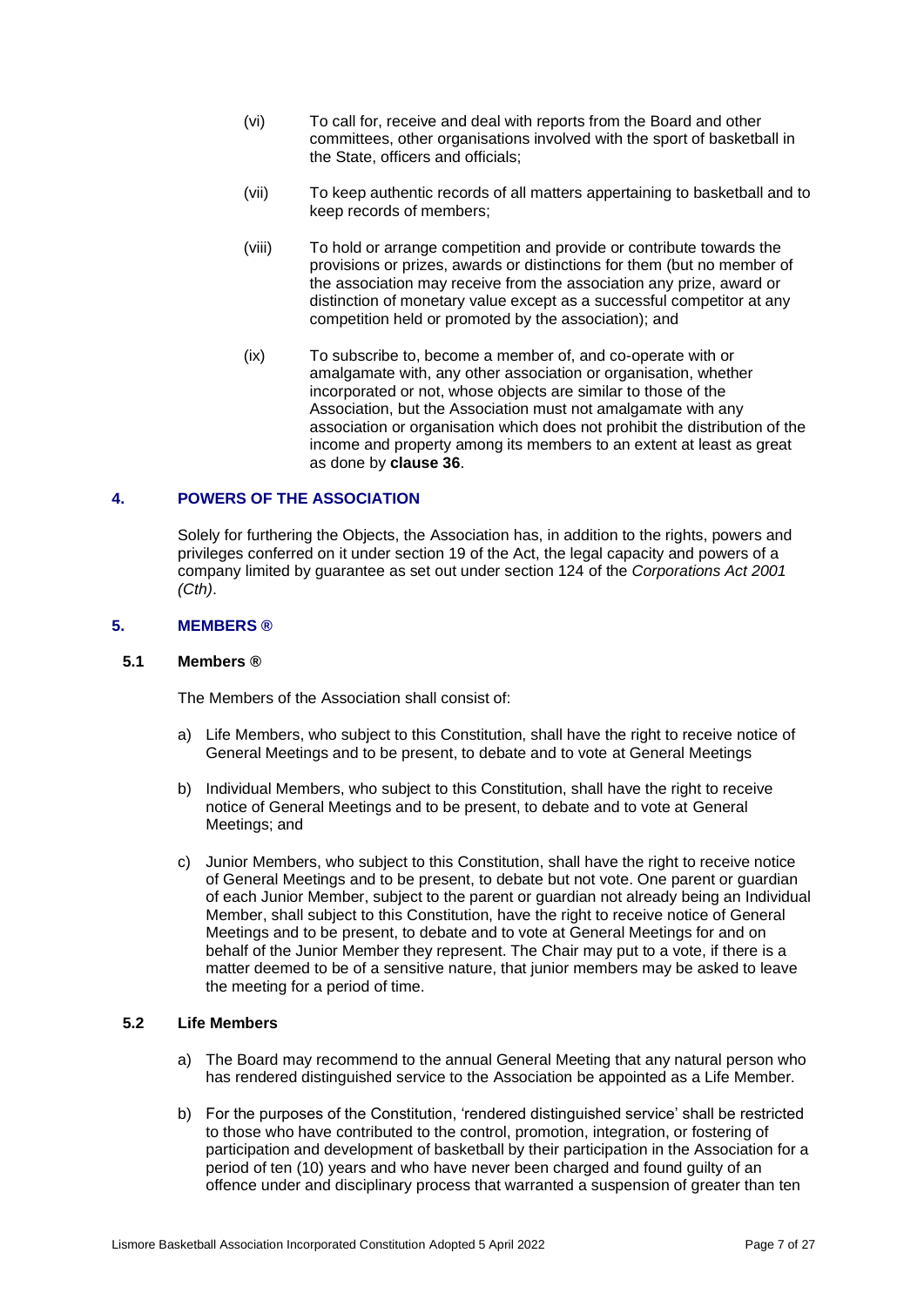(10) weeks and are nominated by a member to the Board for election at an annual General Meeting of the Association after being ratified by the current Board at a meeting prior to the AGM.

- c) Names of nominees for Life Membership shall be submitted to the Secretary at least twenty-five (25) days prior to the annual General Meeting at which such nominees are proposed for election for Life Membership.
- d) A resolution of the annual General Meeting to confer life membership (subject to **clause c**) on the recommendation of the Board must be a Special Resolution and must be passed by at least three fourths (75%) of those members attending and eligible to vote.
- e) No more than two (2) Life Members may be elected at any one annual General Meeting.
- f) A person must accept or reject the Association's resolution to confer life membership in writing. Upon written acceptance, the person's details shall be entered upon the Register, and from the time of entry on the Register the person shall be a Life Member.

#### **6. MEMBERSHIP APPLICATION ®**

#### **6.1 Application for Membership**

An application for membership must be:

- a) in writing on the form prescribed by Basketball NSW or on a form approved by Basketball NSW after discussion with the Association from time to time by the Board, and lodged with the Association; and
- b) accompanied by the appropriate fee(s).

By applying an applicant acknowledges and agrees that they voluntarily agree to be bound by the rules, regulations and policies of the Association (as well as those of Basketball NSW and Basketball Australia) including but not only this Constitution.

#### **6.2 Discretion to Accept or Reject Application**

- a) The Board, may acting in the best interests of the Association and in good faith, accept or reject an application whether the applicant has complied with the requirements in **clause 6.1** or not. The Association shall not be required or compelled to provide any reason for such acceptance or rejection.
- b) Where the Board accepts an application, the applicant shall become a Member. Membership shall be deemed to commence upon acceptance of the application by the Board. The Register shall be amended accordingly as soon as practicable.
- c) Where the Board rejects an application, it shall refund any fees forwarded with the application and the application shall be deemed rejected by the Association. No reasons for rejection need be given.
- d) There is no right of appeal where the Board rejects an application for membership, whether a new application or a renewal application.

## **6.3 Renewal**

a) Members (other than Life Members) must re-apply for membership annually in accordance with the timeframes and procedures set down by the Association from time to time. Members acknowledge and agree that membership renewal is not automatic. **Clause 6.2** applies to re-applications for membership.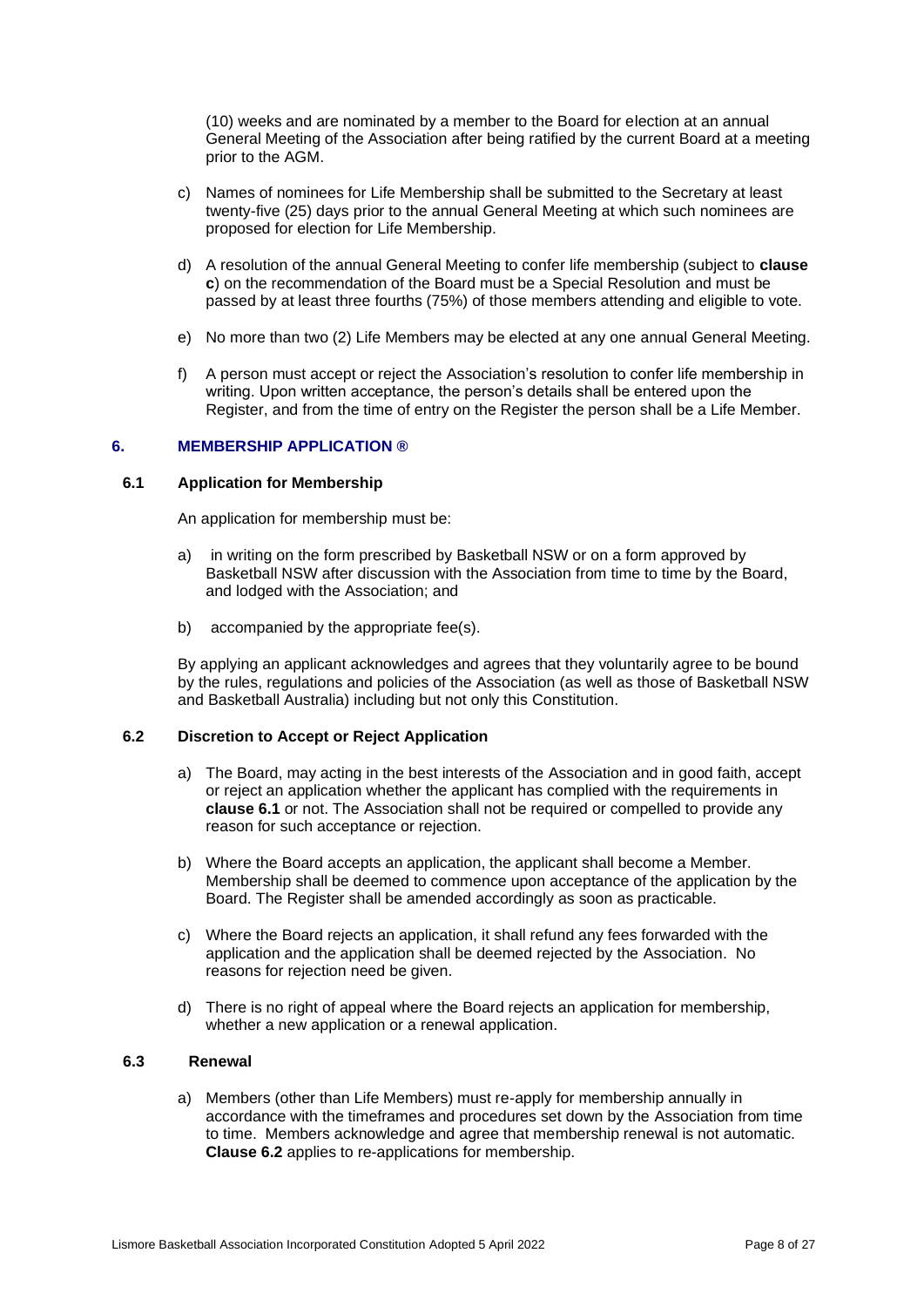b) Upon re-application a Member must provide details of any change in their personal details, and any other information reasonably required by the Association.

## **6.4 Deemed Membership**

- a) All persons who are, prior to the approval of this Constitution under the Act, Members of the Association shall be deemed Members from the time of approval of this Constitution under the Act.
- b) Any persons, prior to approval of this Constitution under the Act, who are not deemed Members under **clause 6.4a)** shall be entitled to carry on such functions analogous to their previous functions as are provided for under this Constitution.

## **7. REGISTER OF MEMBERS ®**

## **7.1 Association to Keep Register**

The Association must keep and maintain a Register of members, which is accessible by and uses the same platform as both Basketball NSW and Basketball Australia, within which shall be kept:

- a) the full name and address of the Member;
- b) the category of membership of the Member;
- c) the date on which the Member became a Member;
- d) any other information determined by the Board, Basketball NSW or Basketball Australia; and
- e) where applicable, the date of cessation of membership of any Member.

Members shall provide notice of any change and required details to the Association within one month of such change.

The Association shall adopt a privacy policy and procedures consistent with the Basketball NSW and Basketball Australia policies and procedures, for handling and securing personal information of Members.

#### **7.2 Inspection of Register**

Having regard to privacy and confidentiality considerations, inspection of the Register will only be available as required by the Act and under **clause 32.2 b)**. If permitted, only an extract of the Register, excluding the address or other direct contact details of any Member, shall be made available for inspection (but not copying) by Members.

#### **7.3 Use of Register**

Subject to the Act, confidentiality considerations and privacy laws, the Register may be used by the Association solely to further the Objects, as the Board considers appropriate.

## **8. EFFECT OF MEMBERSHIP**

Members acknowledge and agree that:

a) this Constitution forms a contract between each of them and the Association and that they are bound by this Constitution and the Regulations.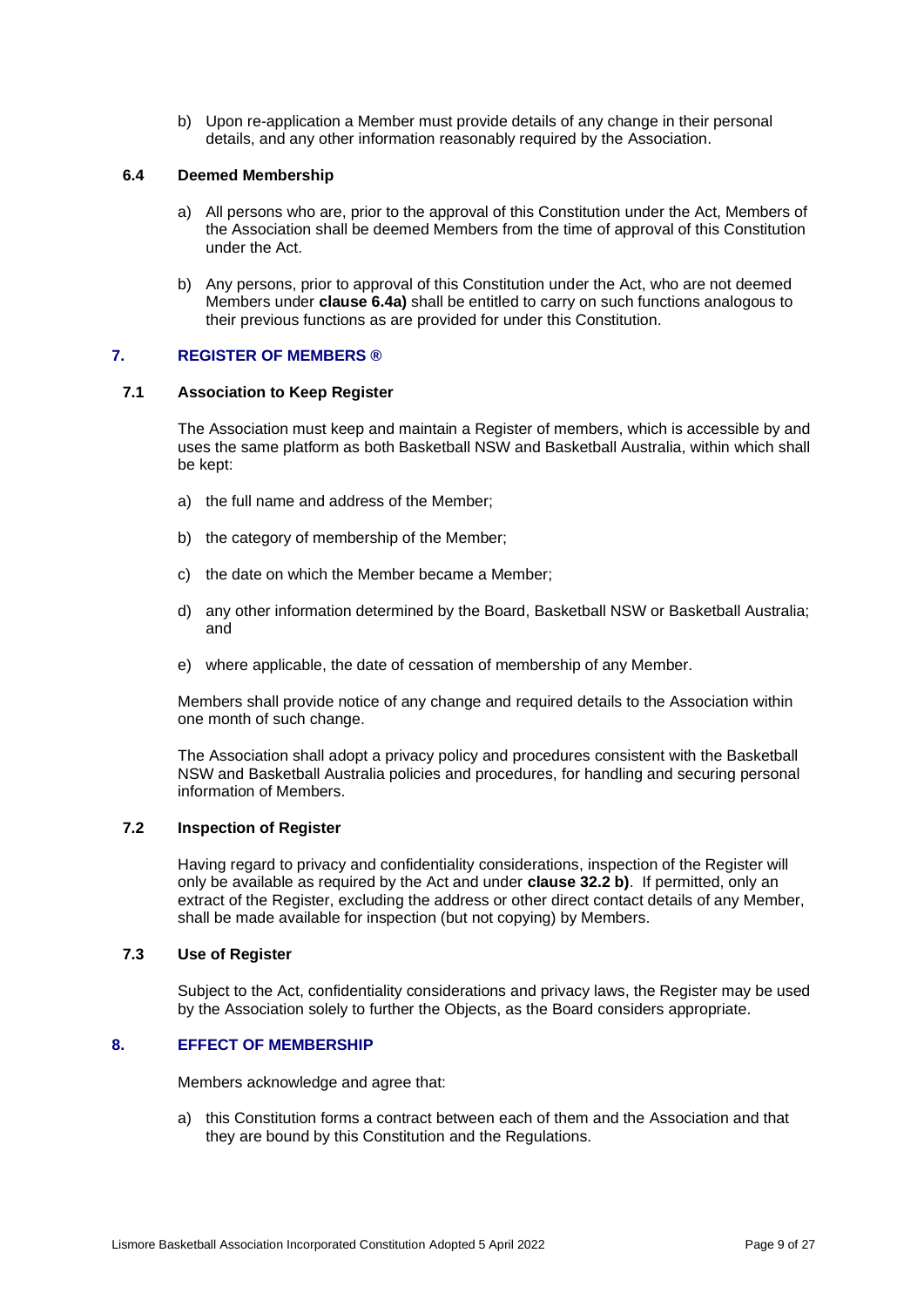- b) they shall comply with and observe this Constitution and the Regulations and any determination, resolution or policy which may be made or passed by the Board or other entity with delegated authority;
- c) by submitting to this Constitution and the Regulations, they are subject to the jurisdiction of the Association, Basketball NSW and Basketball Australia;
- d) the Constitution and the Regulations are necessary and reasonable for promoting the Objects and particularly the advancement and protection of the Sport;
- e) neither membership of the Association nor this Constitution gives rise to:
	- (i) any proprietary right of Members in, to or over the Association or its property or assets;
	- (ii) any automatic right of a Member to renewal of their membership of the Association;
	- (iii) subject to the Act and the Association acting in good faith, the right of Members to natural justice, unless expressly provided for in this Constitution;
- f) they are entitled to all benefits, advantages, privileges and services of Association membership; and
- g) a right, privilege or obligation of a person by reason of their membership of the Association:
	- (i) is not capable of being transferred or transmitted to another person; and
	- (ii) terminates upon the cessation of membership whether by death, resignation or otherwise.

#### **9. DISCONTINUANCE OF MEMBERSHIP**

#### <span id="page-9-0"></span>**9.1 Notice of Resignation**

- a) A Member who has paid all arrears of fees payable to the Association may resign or withdraw from membership of the Association by giving notice in writing to the Association of such withdrawal or resignation.
- b) When the Association receives a notice given under **clause 9.1a)**, it must make an entry in the Register that records the date on which the Member ceased to be a Member.

#### <span id="page-9-1"></span>**9.2 Discontinuance for Breach**

Notwithstanding anything in the Act or this Constitution:

- a) membership of the Association may be discontinued by the Board upon breach of any clause of this Constitution or the Regulations, including, but not limited to, the failure to pay any monies owed to the Association, failure to comply with the Regulations or any resolutions or determinations made or passed by the Board or any duly authorised committee;
- b) membership shall not be discontinued by the Board under **clause 9.2a)** without the Board first giving the accused Member the opportunity to explain the breach and/or remedy the breach; and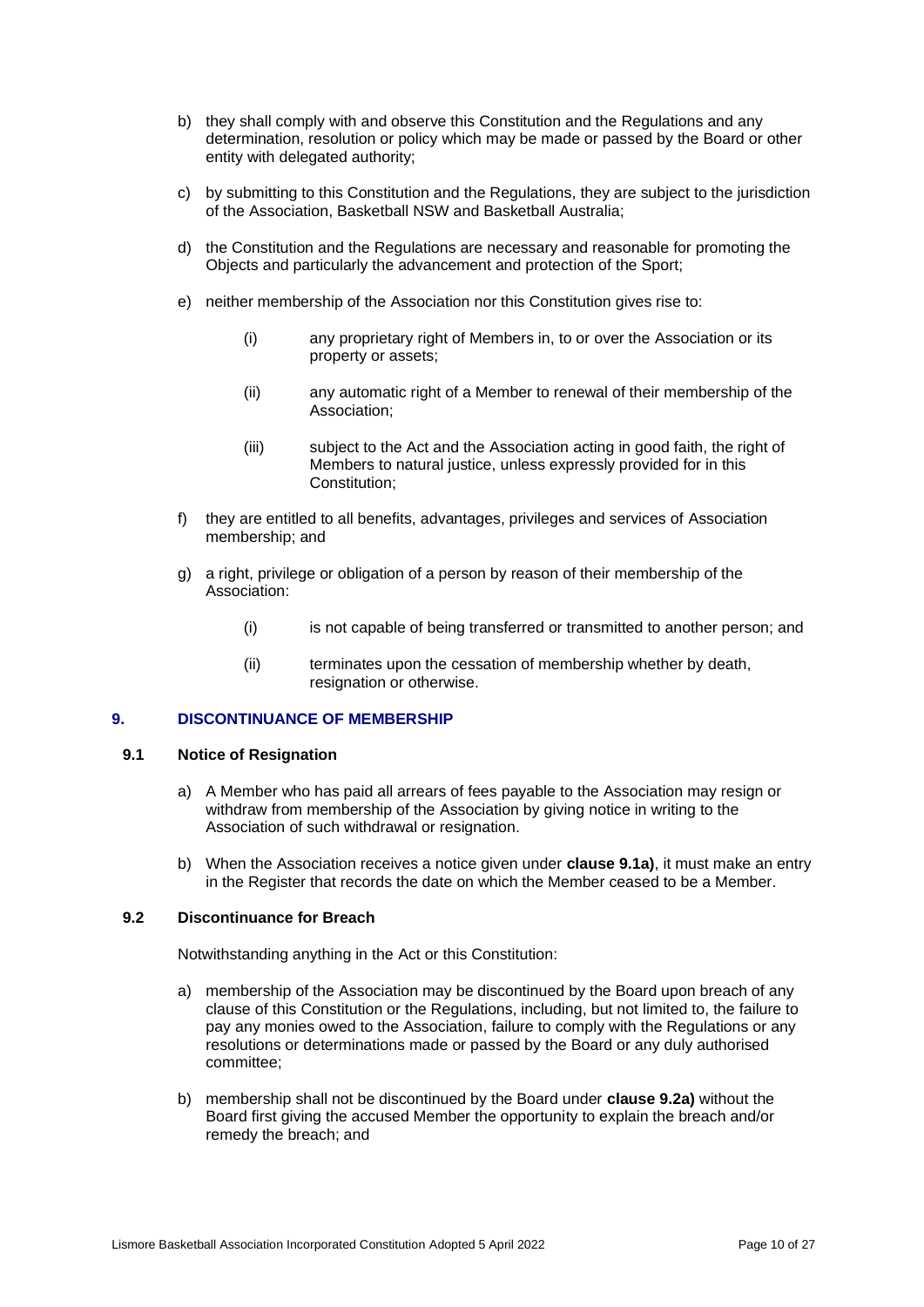c) where a Member fails, in the Board's view to adequately explain the breach, that Member's membership shall be discontinued under **clause 9.2a)** by the Board giving written notice of the discontinuance to the Member. The Register shall be amended to reflect any discontinuance of membership under this **clause 9.2** as soon as practicable.

#### **9.3 Member to Re-Apply**

A Member whose membership has ceased or been discontinued under **clauses [9.1](#page-9-0)** or **[9.2](#page-9-1)**:

- a) must seek renewal and re-apply for membership in accordance with this Constitution; and
- b) may be re-admitted at the discretion of the Board. There is no right of appeal where the Board refuses to re-admit a former Member under this clause.

#### **9.4 Forfeiture of Rights**

A Member who ceases to be a Member, for whatever reason, shall forfeit all rights in and claims upon the Association and its property and shall not use any property of the Association including Intellectual Property. Any Association documents, records or other property in the possession, custody or control of that Member shall be returned to the Association immediately.

#### **9.5 Membership may be Reinstated**

Membership which has been discontinued under this **clause 9** may be reinstated at the discretion of the Board, with such conditions as it deems appropriate.

#### <span id="page-10-0"></span>**9.6 Refund of Membership Fees**

- a) Membership fees or subscriptions paid by the discontinued Member may be refunded in accordance with this **clause [9.6](#page-10-0)**.
- b) The Association component of any fee or subscription paid by a discontinued Member may be refunded at the discretion of the Association, and may be on a pro-rata basis.
- c) The Basketball NSW component of any fee or subscription paid by a discontinued Member will not be refunded if the discontinued Member has participated in a basketball activity (game or training) prior to discontinuance.

#### **10. DISCIPLINE ®**

#### **10.1 Disciplinary proceedings**

The Board may commence or cause to be commenced disciplinary proceedings against a Member who has allegedly:

- a) breached, failed, refused or neglected to comply with a provision of this Constitution, the Regulations or any resolution or determination of the Board or any duly authorised committee;
- b) acted in a manner unbecoming of a Member, or prejudicial to the purposes and interests of the Association and/or basketball; or
- c) brought themselves, the Association, any other Member or basketball into disrepute.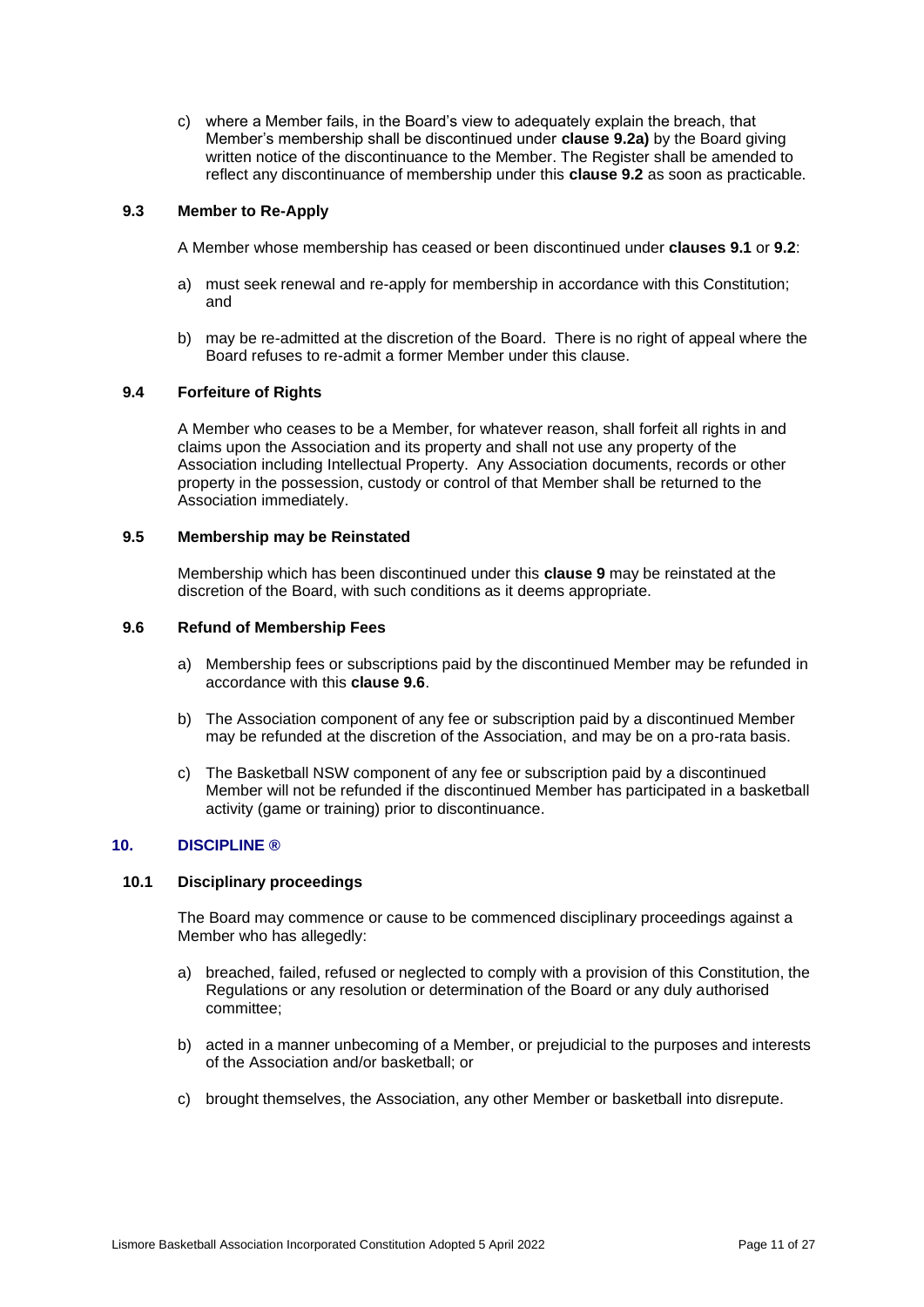#### **10.2 Procedure**

- a) That Member will be subject to and submits unreservedly to the jurisdiction, procedures, penalties and the appeal mechanisms of the Association set out in the Regulations or as otherwise determined by the Board.
- b) Without limiting the operation of **clause 10.2(a)** the Board may appoint a Judiciary Committee to deal with any disciplinary matter referred to it. Such a Judiciary Committee shall operate in accordance with the procedures expressed in the Regulations or as otherwise determined by the Board but subject always to the Act.

## **11. SUBSCRIPTIONS AND FEES ®**

- a) The annual membership subscription and any other fees or levies payable by Members or categories of Members to the Association, the benefits which apply, the time for, and manner of payment, shall be determined by the Board from time to time.
- b) The Board is empowered to prevent any Member whose annual subscription or any other fees are in arrears from exercising the whole or any of the rights or privileges of membership of the Association, including but not limited to the right to vote at General Meetings. There is no right to natural justice or any right of appeal where the Board exercises its power under this **clause 11(b)**.

## **12. EXISTING DIRECTORS**

The Members of the Board of the Association in office immediately prior to approval of this Constitution under the Act shall continue in those positions until the next annual General Meeting following such adoption of this Constitution. After this General Meeting the positions of Directors shall be filled, vacated and otherwise dealt with in accordance with this Constitution.

#### **13. POWERS OF THE BOARD**

Subject to the Act and this Constitution, the business of the Association shall be managed, and the powers of the Association shall be exercised by the Board. In particular, the Board shall act in accordance with the Objects and shall operate for the benefit of the Members and the Sport and community throughout the Local area.

## *14.* **COMPOSITION OF THE BOARD**

## **14.1 Composition of the Board**

The Board shall comprise up to:

- a) Nine (9) elected Directors who must all be Members and who shall be elected under **clause 15**; and
- b) Three (3) appointed Directors who need not be Members and who may be appointed by the Directors under **clause [16](#page-13-0)**.

#### **14.2 Election and Appointment of Directors ®**

- a) The elected Directors shall be elected under **clause 15**.
- b) The appointed Directors may be appointed under **clause 16**.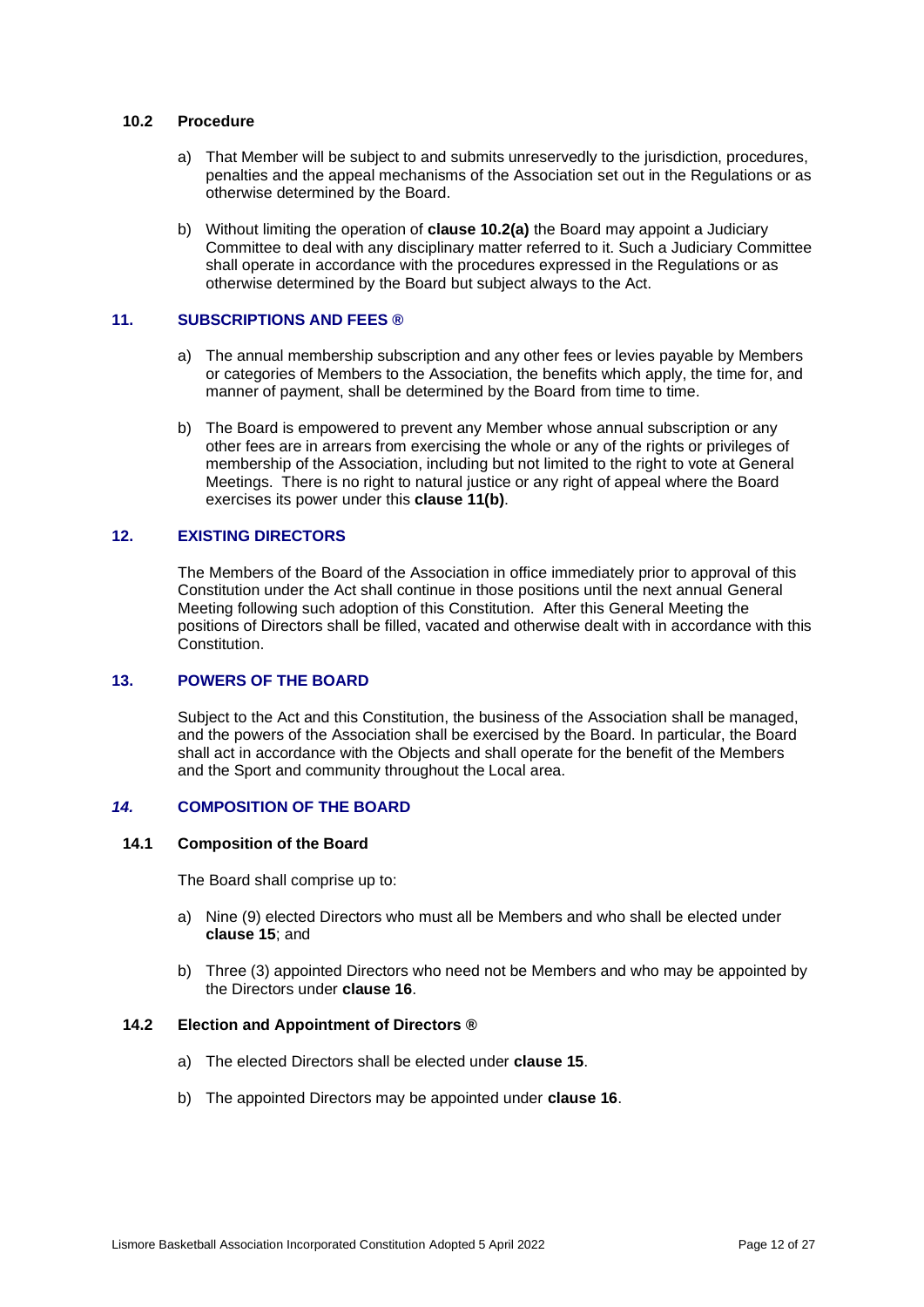## **14.3 Portfolios ®**

The Board may allocate portfolios and/or titles to Directors. Subject to this Constitution and any properly passed resolution of the Board, the allocation of portfolios or titles does not effect the powers and duties of Directors.

#### **15. ELECTED DIRECTORS**

## **15.1 Nomination for Board ®**

- a) Nominations for elected Director Positions shall be called for thirty-one (31) days prior to the annual General Meeting. When calling for nominations, details of the necessary qualifications and job descriptions for the positions shall also be provided. Qualifications and job descriptions may be determined by the Board from time to time.
- b) Nominees for elected Director positions must declare any position they hold in Basketball NSW or Basketball Australia.

#### **15.2 Form of Nomination**

Nominations must be:

- a) in writing on the prescribed form; and
- b) signed by two (2) Individual Members whose membership period end date is greater than the date of the annual General Meeting; and
- c) certified by the nominee (who must be an Individual Member and their membership period end date is greater than the date of the annual General Meeting ) expressing their willingness to accept the position for which they are nominated; and
- d) delivered to the Association not less than twenty-five (25) days before the date fixed for the annual General Meeting.
- e) a nominated person cannot be an employee of the Association.

#### <span id="page-12-0"></span>**15.3 Elections ®**

- a) If the number of nominations received is equal to the number of vacancies to be filled or if there are insufficient nominations received to fill all vacancies on the Board, then those nominated may be declared elected only if approved by a majority of Members present and entitled to vote.
- b) If there are insufficient nominations received to fill all vacancies on the Board, or if a person is not approved by the majority of Members under **clause 15.[3a\)](#page-12-0)**, the positions will be deemed casual vacancies under **clause 17.1.**.
- c) If the number of nominations exceeds the number of vacancies to be filled, voting papers shall be prepared containing the names of the candidates in alphabetical order for each vacancy on the Board.
- d) Voting shall be conducted in such a manner and by such a method as determined by the Board from time to time.

#### **15.4 Term of Appointment for Elected Directors**

a) Directors elected under **clause 15** shall be elected for a term of two (2) years. Subject to provisions in this Constitution relating to early retirement or removal of Directors, elected Directors shall remain in office from the conclusion of the annual General Meeting at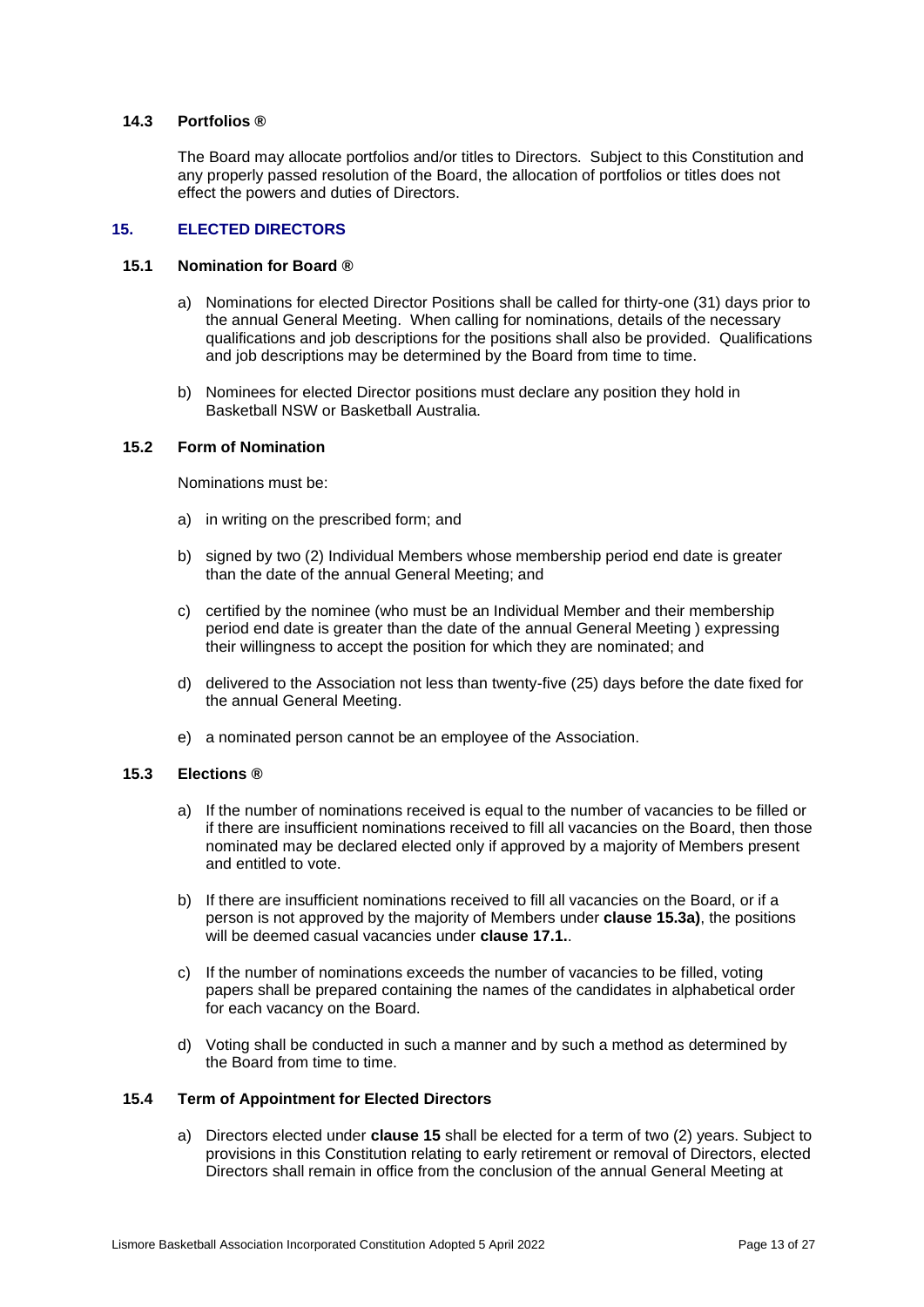which the election occurred until the conclusion of the second annual General Meeting following.

- b) Four (4) elected Directors shall retire in each even year and five (5) elected Directors shall retire in each odd year until, after two (2) years, the nine(9) original elected Directors have retired, after which those elected Directors (or their replacements) who first retired, shall retire and so on.
- c) The sequence of retirements under **clause 15.4).** to ensure rotational terms shall be determined by the Board. If the Board cannot agree it will be determined by lot.
- d) Following the adoption of this Constitution, no person who has served as an elected Director for a period of four (4) consecutive full terms (eight (8) years) shall be eligible for election as an elected Director until the next annual general meeting following the date of conclusion of their last term as an elected Director.

#### <span id="page-13-0"></span>**16. APPOINTED DIRECTORS**

#### **16.1 Appointment of Directors**

The elected Directors may appoint up to three (3) appointed Directors.

## **16.2 Qualifications for Appointed Directors**

The appointed Directors may have specific skills in commerce, finance, marketing, law or business generally or such other skills which complement the Board composition. They do not need to be Members.

#### **16.3 Term of Appointment**

- a) Appointed Directors may be appointed by the elected Directors under this Constitution for a term of two years (2), which shall commence from the first Board meeting after the annual General Meeting until after the conclusion of the second annual General Meeting that follows.
- b) Appointed Directors should be appointed to ensure rotational terms that coincide with the elected Directors' rotational terms.
- c) Any adjustment to the term of appointed Directors appointed under this Constitution necessary to ensure rotational terms under this Constitution shall be determined by the Board.
- d) Following the adoption of this Constitution, no person who has served as an appointed Director for a period of four (4) consecutive full terms (eight (8) years) shall be eligible for appointment as an appointed Director until the next annual General Meeting following the date of conclusion of their last term as an appointed Director.

#### **17. VACANCIES ON THE BOARD**

17.1 Casual Vacancies

Any casual vacancy occurring in the position of Director may be filled by the remaining Directors from among appropriately qualified persons. Any casual vacancy may only be filled for the remainder of the Director's term under this Constitution.

## **17.2 Grounds for Termination of Director**

In addition to the circumstances in which the office of a Director becomes vacant by virtue of the Act, the office of a Director becomes vacant if the Director: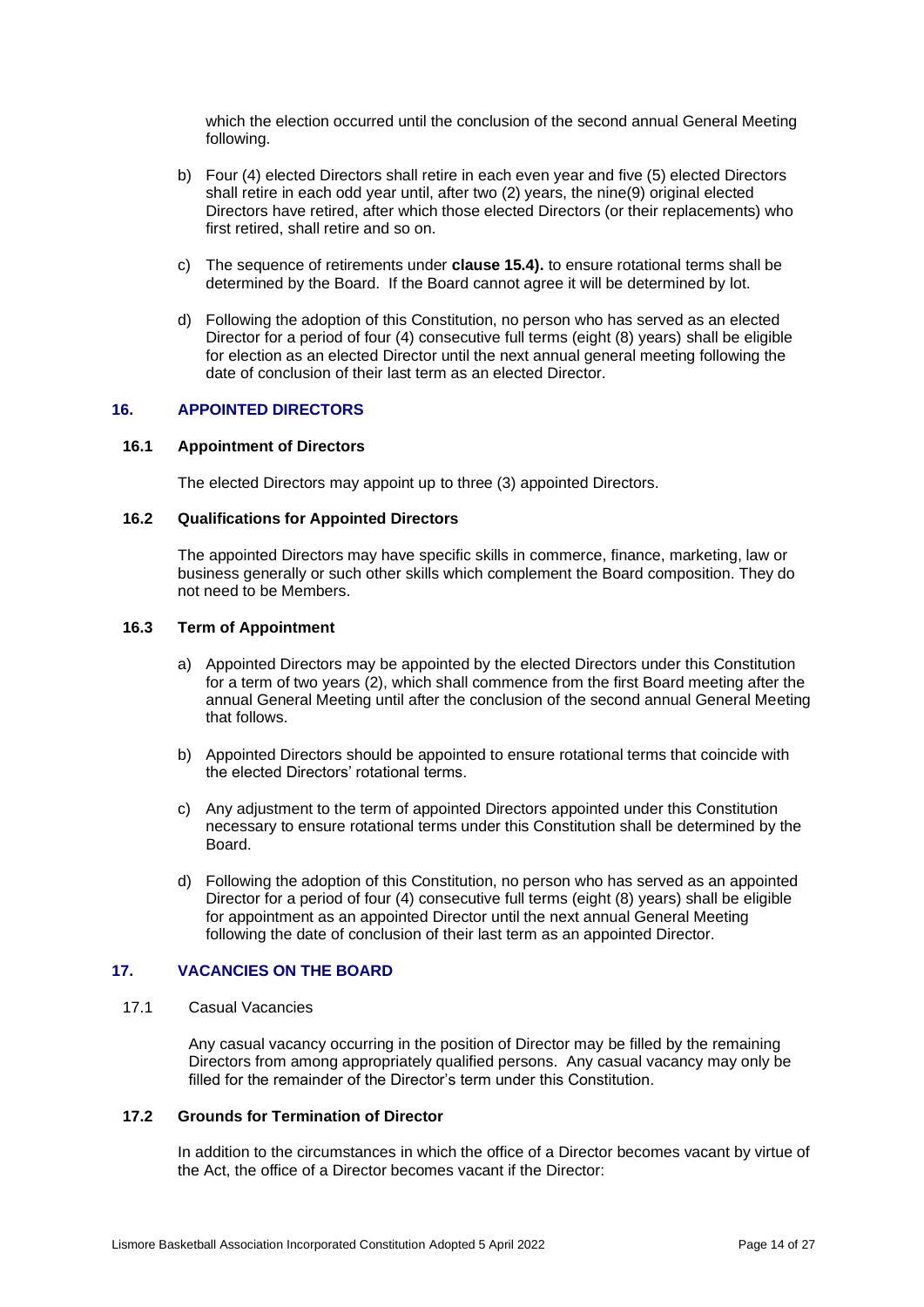- a) dies;
- b) becomes bankrupt or makes any arrangement or composition with their creditors generally;
- c) after reasonable consideration by the Board, is determined by the Board to have become Incapacitated and the Board reasonably expects the Director will remain Incapacitated for a period exceeding 3 months, provided always that:
	- (i) the Director is first given the opportunity to make written or oral submissions to the Board before a determination is made; and
	- (ii) any determination made under this **clause 17.2** shall be made with the Directors acting reasonably;
- d) resigns their office in writing to the Association;
- e) is absent without the consent of the Board from meetings of the Board held during a period of six (6) months;
- f) holds any office of employment with the Association without the approval of the Board;
- g) is directly or indirectly interested in any contract or proposed contract with the Association and fails to declare the nature of that interest;
- h) in the reasonable opinion of the Board (but subject always to this Constitution) has:
	- (iii) acted in a manner unbecoming or prejudicial to the Objects and interests of the Association;
	- (iv) brought themselves or the Association into disrepute;
- i) is removed by Special Resolution; or
- j) would otherwise be prohibited from being a director of a corporation under the *Corporations Act 2001 (Cth.)*.

## **17.3 Board May Act**

If a casual vacancy or vacancies arises in the office of a Director or Directors, the remaining Directors may act. If the number of remaining Directors is not sufficient to constitute a quorum at a meeting of the Board however, they may act only for the purpose of increasing the number of Directors to a number sufficient to constitute a quorum.

#### **18. MEETINGS OF THE BOARD**

#### **18.1 Board to Meet**

The Board shall meet as often as is deemed necessary in every calendar year for the dispatch of business (and shall be at least as often as is required under the Act). Subject to this Constitution, it may adjourn and otherwise regulate its meetings as it thinks fit. A Director may at any time convene a meeting of the Board within a reasonable time.

### **18.2 Decisions of Board**

Subject to this Constitution, questions arising at any meeting of the Board shall be decided by a majority of votes and a determination of a majority of Directors shall for all purposes be deemed a determination of the Board. All Directors shall have one (1) vote on any question.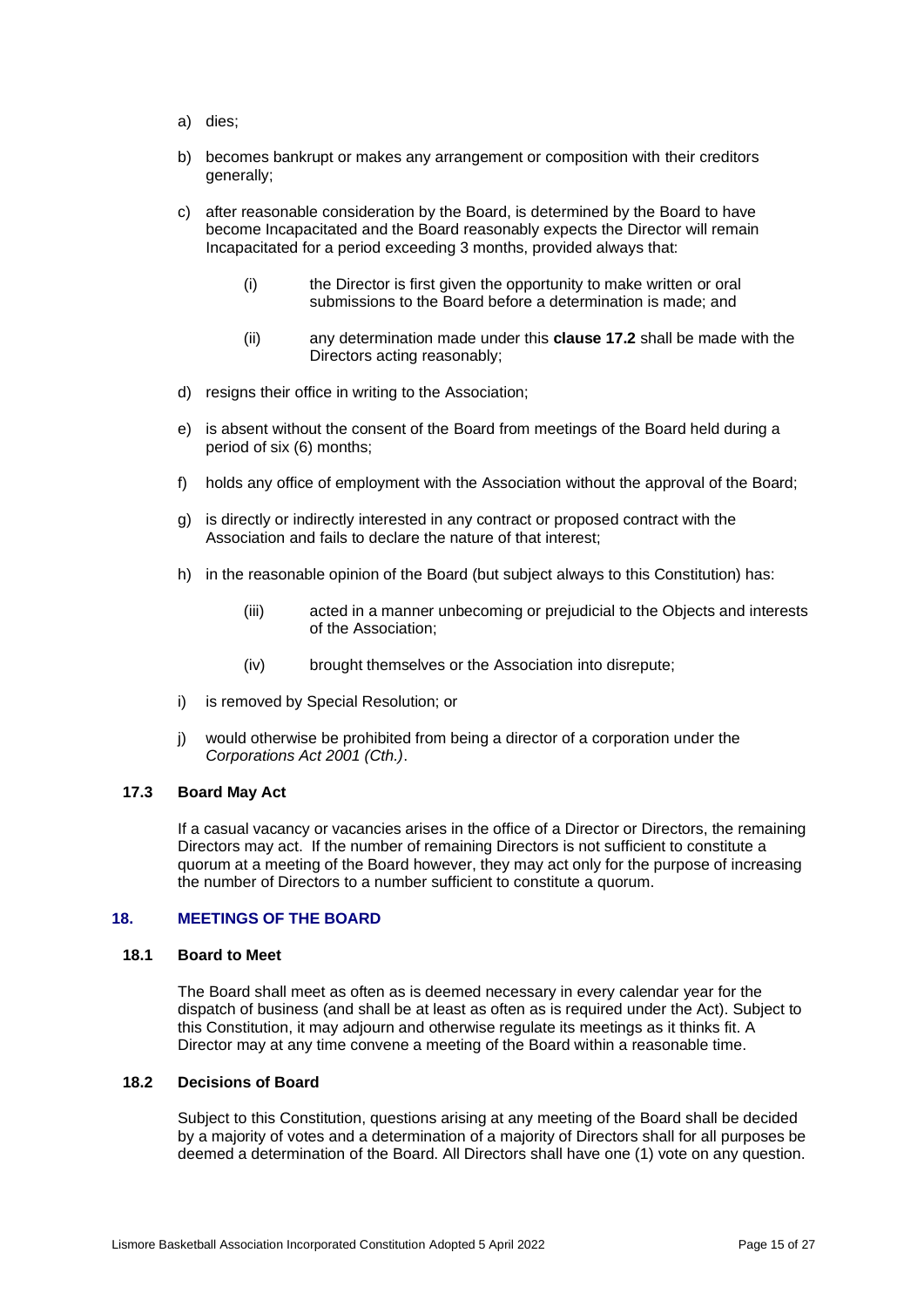Where voting is equal, the chair may exercise a casting vote. If the chair does not exercise a casting vote, the motion will be lost.

## **18.3 Resolutions Not in Meeting**

- a) A resolution in writing that has been signed or assented to by any form of visible or other electronic communication by all the Directors for the time being present in Australia shall be as valid and effectual as if it had been passed at a meeting of Directors duly convened and held. Any such resolution may consist of several documents in like form each signed by one or more of the Directors.
- b) Without limiting the power of the Board to regulate its meetings as it thinks fit, a meeting of the Board may be held where one or more of the Directors is not physically present at the meeting, provided that:
	- (i) all persons participating in the meeting are able to communicate with each other effectively, simultaneously and instantaneously whether by means of telephone or other form of communication;
	- (ii) notice of the meeting is given to all the Directors entitled to notice in accordance with the usual procedures agreed upon or laid down from time to time by the Board or this Constitution. The notice will specify that Directors are not required to be present in person;
	- (iii) if a failure in communications prevents **clause 18.3b)(i).** from being satisfied by the number of Directors which constitutes a quorum, and none of such Directors are present at the place where the meeting is deemed by virtue of the further provisions of this clause to be held, then the meeting shall be suspended until **clause 18.3b)(i)** is satisfied again. If such condition is not satisfied within fifteen (15) minutes from the interruption, the meeting shall be deemed to have been terminated or adjourned; and
	- (iv) any meeting held where one or more of the Directors is not physically present shall be deemed to be held at the place specified in the notice of the meeting, provided a Director is there present. If no Director is there present, the meeting shall be deemed to be held at the place where the chair of the meeting is located.

#### **18.4 Quorum**

At meetings of the Board the number of Directors whose presence is required to constitute a quorum is five (5). A quorum must remain present throughout the meeting.

## **18.5 Notice of Board Meetings**

Unless all Directors agree to hold a meeting at shorter notice (which agreement shall be sufficiently evidenced by their apology or presence) not less than fourteen (14) days written or electronic notice of the meeting of the Board shall be given to each Director. The agenda shall be forwarded to each Director not less than four (4) days prior to such meeting.

#### **18.6 Chair**

Following the General Meeting, the Board shall appoint a chair from among its number. The chair shall be the nominal head of the Association and will act as chair of any Board meeting or General Meeting at which they are present. If the chair is not present or is unwilling or unable to preside at a Board meeting the remaining Directors shall appoint another Director to preside as chair for that meeting only.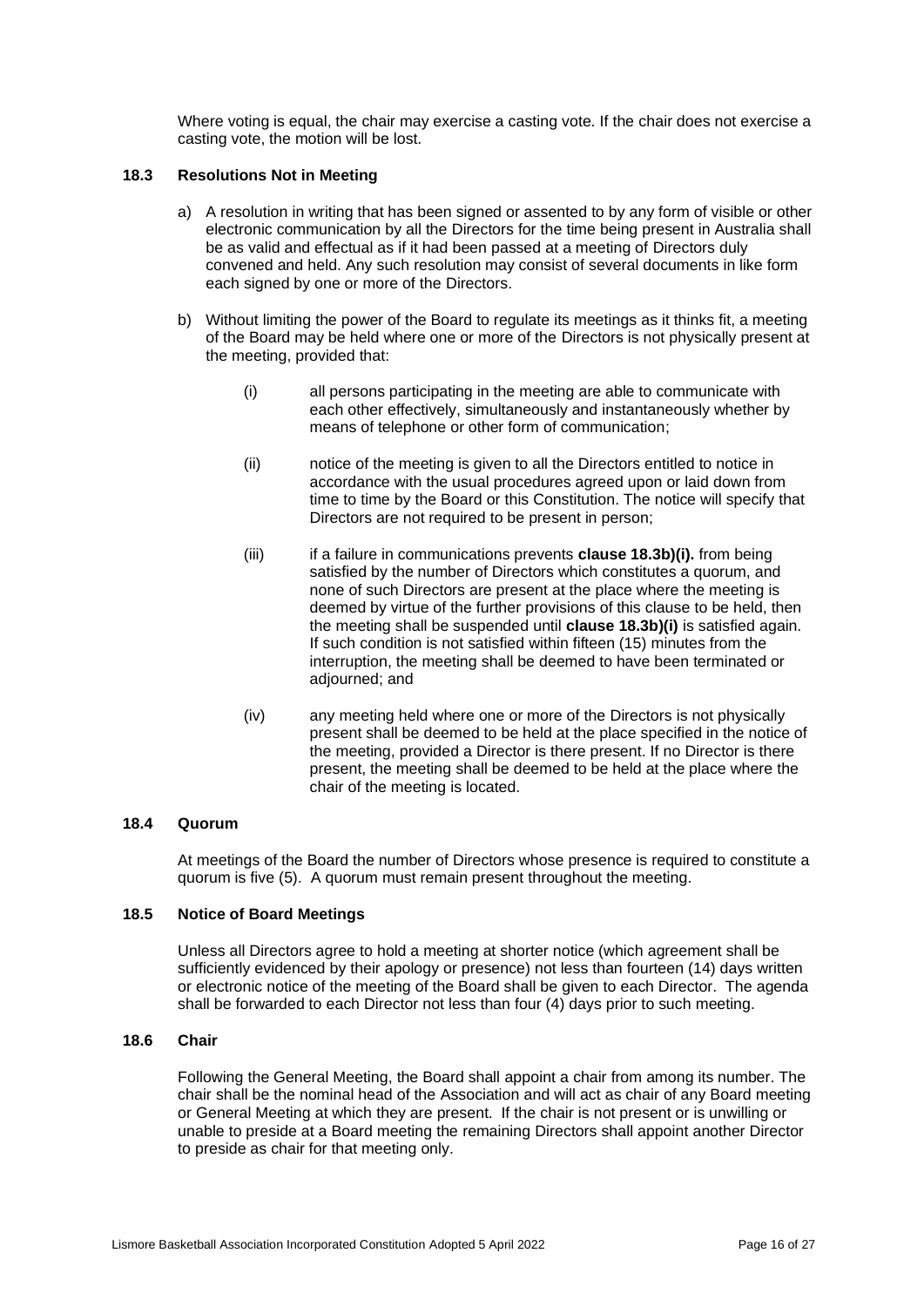## **18.7 Conflict of Interest ®**

A Director shall declare their interest in any contractual, selection, disciplinary, or financial matter in which a conflict of interest arises or may arise. They shall, unless otherwise determined by the Board, absent them self from discussions of such matters and shall not be entitled to vote in respect of such matters. If the Director casts a vote, the vote shall not be counted. If there is any uncertainty as to whether it is necessary for a Director to absent them self from discussions and refrain from voting, the issue should be immediately determined by the Board. If this is not possible, the matter shall be adjourned or deferred.

#### **18.8 Disclosure of Interests**

- a) The nature of the interest of a Director must be declared at the meeting of the Board at which the relevant matter is first taken into consideration, if the interest then exists. In any other case, the interest should be disclosed to the Board at the next meeting of the Board. If a Director becomes interested in a matter after it is made or entered into, the declaration of the interest must be made at the first meeting of the Board held after the Director interest has arisen.
- b) All disclosed interests must also be disclosed to each annual General Meeting.

## **18.9 General Disclosure**

A general notice stating that a Director is a member of any specified firm or Association and that they are 'interested' in all transactions with that firm or Association is sufficient declaration under **clause18.8** After such general notice, it is not necessary for the Director to give a special notice regarding any particular transaction with that firm or Association.

#### **18.10 Recording Disclosures ®**

Any declaration made, any disclosure or any general notice given by a Director under **clauses 18.7, 18.8** and/or **18.9** must be recorded in the minutes of the relevant meeting and otherwise in accordance with the Act.

## **19. POWERS AND DUTIES OF THE BOARD**

- a) The business of the association shall be managed by the Board who may exercise all powers of the Association except any power which the Act or this Constitution require the Association to exercise in general meeting. The Board may make, amend or delete regulations or by-laws regulating the conduct of Members or the activities of the Association.
- b) All cheques, promissory notes, drafts, bills or exchange and other negotiable instruments, and all receipts for money paid to the Association, must be signed by any two Directors, or in such other way as the Board decides from time-to-time.
- c) The Board must cause minutes to be made:
	- i. Of all appointments of officers and employees;
	- ii. Of names of Directors present at each meeting of the Association and of the Board;
	- iii. Of all proceedings at all meetings of the Association and of the Board.

#### **19.1 Board May Delegate Functions**

The Board may, by instrument in writing, create, establish or appoint special committees, individual officers and consultants to carry out specific duties and functions.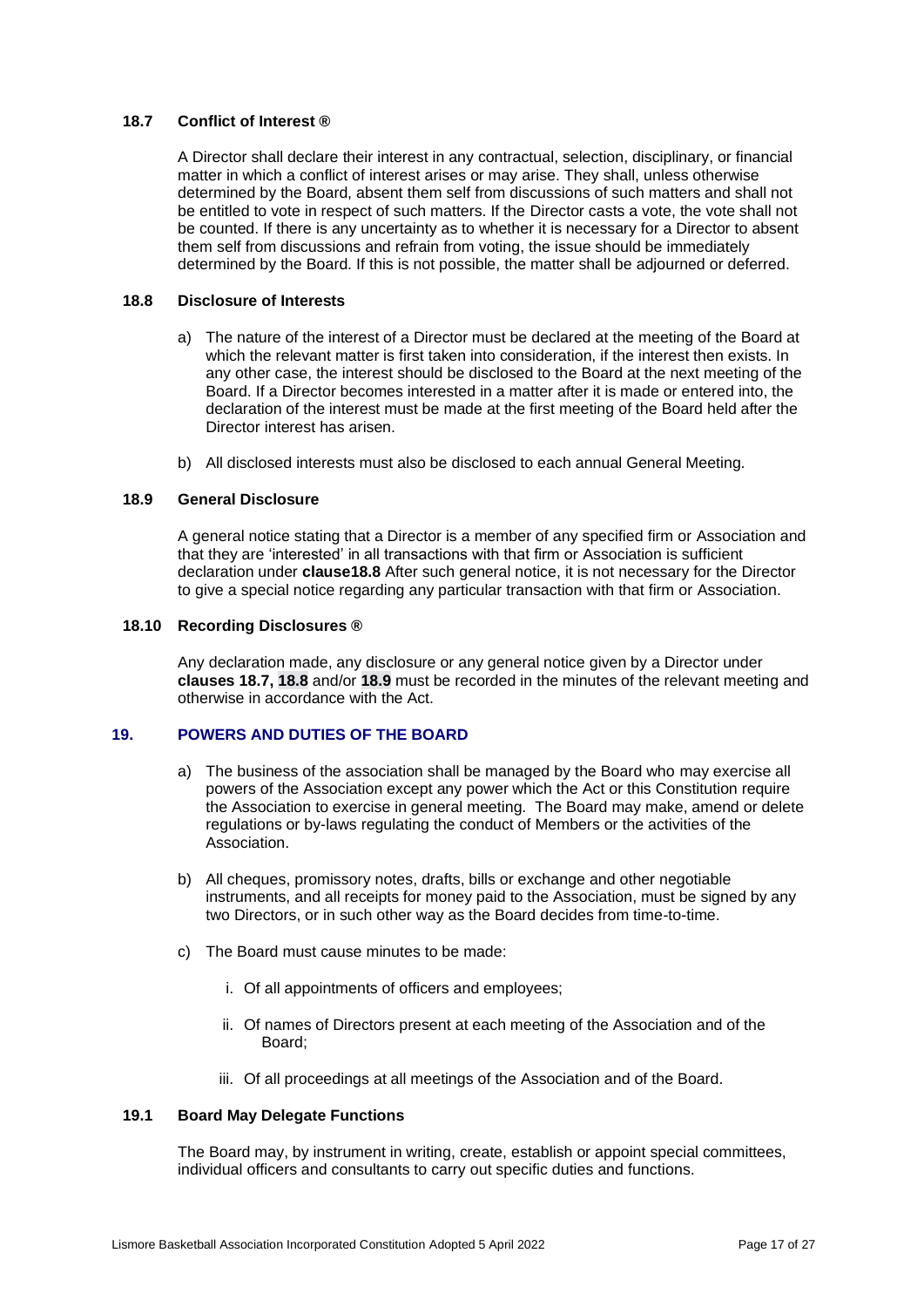The Board will determine what powers these committees are given. In exercising its power under this clause, the Board should take into account broad stakeholder involvement.

#### **19.2 Delegation by Instrument**

In the establishing instrument, the Board may delegate such functions as are specified in the instrument, other than:

- a) this power of delegation; and
- b) a function imposed on the Board by the Act, any other law or this Constitution.

## **19.3 Delegated Function Exercised in Accordance with Terms**

A function, the exercise of which has been delegated under this clause, may, while the delegation remains unrevoked, be exercised from time to time in accordance with the terms of the delegation.

## **19.4 Procedure of Delegated Entity**

The procedures for any entity exercising delegated power shall, subject to this Constitution and with any necessary or incidental amendment, be the same as that applicable to meetings of the Board under **clause 18**. The entity exercising delegated powers shall make decisions in accordance with the Objects, and it shall promptly provide the Board with details of all material decisions. The entity shall also provide any other reports, minutes and information as required by the Board from time to time.

## **19.5 Delegation May Be Conditional**

A delegation under this clause may be made subject to certain conditions or limitations regarding the exercise of any function. These may be specified in the delegation.

#### **19.6 Revocation of Delegation**

The Board may by resolution and/or instrument in writing, at any time revoke wholly or in part any delegation made under this clause. The Board may also amend or repeal any decision made by a body or person under this **clause 19**.

## **20. SEAL**

- a) The Association may have a Seal upon which its corporate name shall appear in legible characters.
- b) The Seal shall not be used without the express authorisation of the Board. Every use of the Seal shall be recorded in the Association's minute book. Two (2) Directors must witness every use of the Seal, unless the Board determines otherwise.

## **21. ANNUAL GENERAL MEETING**

- a) The Association's annual General Meeting shall be held in accordance with the Act and this Constitution. It should be held on a date and at a venue determined by the Board.
- b) All General Meetings other than the annual General Meeting shall be special General Meetings and shall be held in accordance with this Constitution.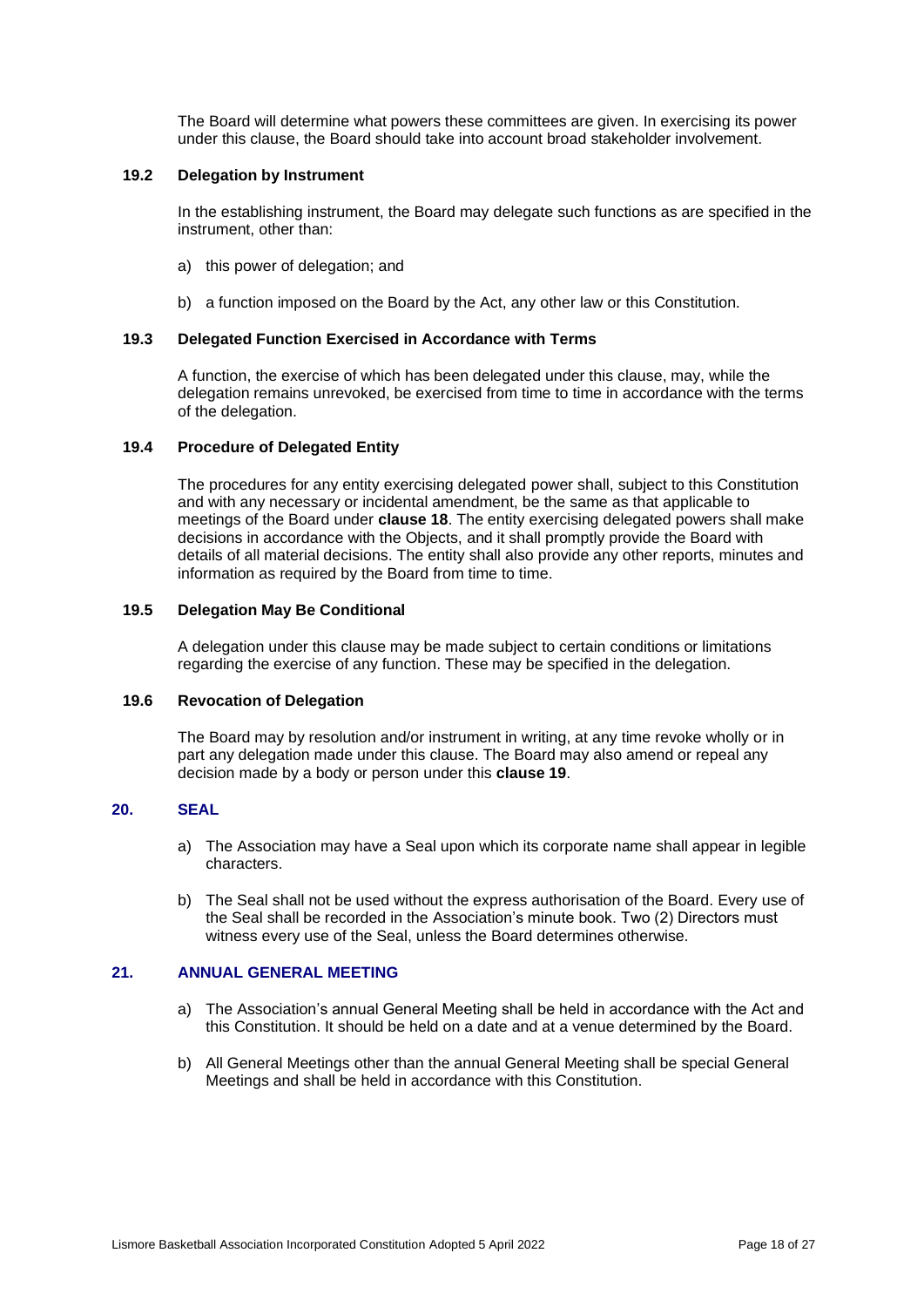## **22. SPECIAL GENERAL MEETINGS**

#### **22.1 Special General Meetings May be Held**

The Board may, whenever it thinks fit, convene a special General Meeting. When, but for this clause, more than fifteen (15) months elapses between annual General Meetings, the Board shall convene a special General Meeting before the expiration of that period.

#### **22.2 Requisition of Special General Meetings**

- a) The secretary will convene a special General Meeting when, subject to **22.2(b)**, fifteen (15) Members entitled to vote submit a requisition in writing.
	- (i) The requisition for a special General Meeting shall state the object(s) of the meeting, be signed by the Members making the requisition and be sent to the Association. The requisition may consist of several like documents, each page signed by all of the Members making the requisition.
	- (ii) Subject to clause **22.2(b)**, if the Board does not cause a special General Meeting to be held one (1) month after the date in which the requisition is sent to the Association, the Members making the requisition, or any of them, may convene a special General Meeting to be held no later than three (3) months after that date.
	- (iii) A special General Meeting convened by Members under this Constitution shall be convened in the same manner, or as close as possible, as those convened by the Board.
- b) Where a special General Meeting is requisitioned, in part or in full, to remove one or more Directors under **clause 17.2(i)**, the requisitioning Members and the applicable Director(s) must first undertake that part of the grievance procedure outlined in **clauses 31(a)** and **(b)**, For the avoidance of doubt, the Board is not required to give notice of, or convene, a special General Meeting falling within this **clause 22.2(b)**, until such requirement is met.

#### **23. NOTICE OF GENERAL MEETING**

- a) Notice of every General Meeting shall be given to every Life Member and Individual Member entitled to receive notice. Notices shall be sent to the email addresses appearing in the Association's Register. The auditor and Directors shall also be entitled to receive notice of every General Meeting. No other person shall be entitled, as of right, to receive notices of General Meetings.
- b) A notice of a General Meeting shall specify the place, day and hour of the meeting and shall state the business to be transacted at the meeting.
- c) At least twenty-one (21) days' notice of a General Meeting shall be given to those Members entitled to receive notice, together with:
	- (i) the agenda for the meeting; and
	- (ii) any notice of motion received from Members entitled to vote.
- d) Notice of every General Meeting shall be given in the manner in **clause 40**.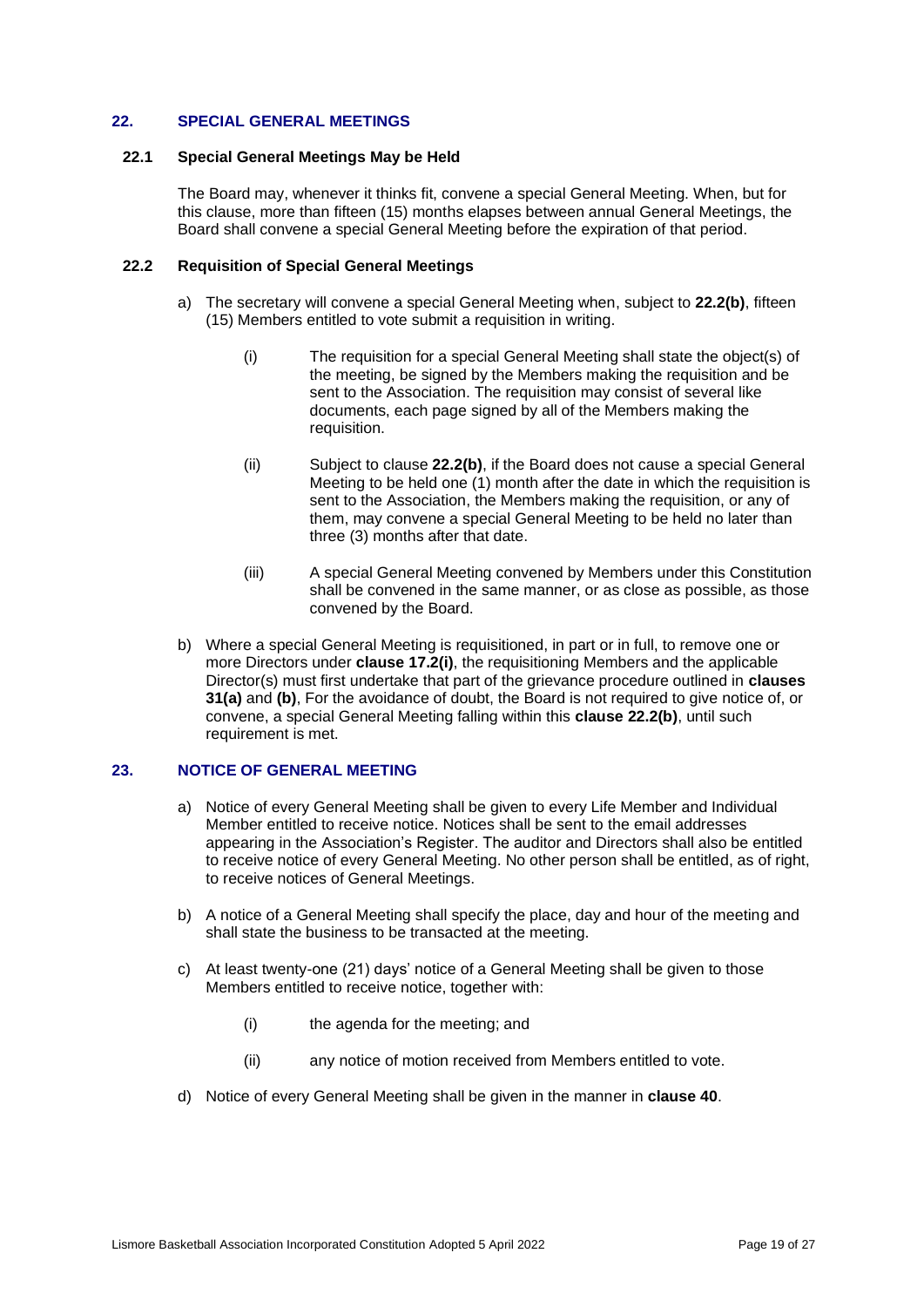## **24. BUSINESS**

- a) The business to be transacted at the annual General Meeting includes the consideration of accounts and the reports of the Board and auditors, the election of Directors under this Constitution and subject to the requirements of the Act, the appointment of the auditors.
- b) All business that is transacted at a General Meeting and at an annual General Meeting, with the exception of those matters set down in **clauses 24(a)**, shall be special business.
- c) No business other than that stated on the notice for a General Meeting shall be transacted at that meeting.

## **25. NOTICES OF MOTION**

Members entitled to vote may submit notices of motion for inclusion as special business at a general meeting. All notices of motion must be submitted in writing on the prescribed form to the Association no less than twenty-five (25) days (excluding receiving date and meeting date) prior to the General Meeting.

## **26. PROCEEDINGS AT GENERAL MEETINGS**

## **26.1 Quorum**

No business shall be transacted at any general meeting unless a quorum is present at the time when the meeting proceeds to business. A quorum for General Meetings of the Association shall be fifteen (15) Members entitled to vote.

#### **26.2 Chair to Preside**

The chair of the Board shall, subject to this Constitution, preside as chair at every General Meeting except:

- a) in relation to any election for which the chair is a nominee; or
- b) where a conflict of interest exists.

If the chair is not present, or is unwilling or unable to preside, the Member present shall appoint another Director to preside as chair for that meeting only, or if no Director is present or willing to act, an individual approved by a majority of the Members entitled to vote.

#### **26.3 Adjournment of Meeting**

- a) If within half an hour from the time appointed for the meeting a quorum is not present, the meeting shall be adjourned until the same day in the next week at the same time and place or to a date, time or place determined by the chair. If at the adjourned meeting a quorum is not present within half an hour from the time appointed for the meeting, the meeting will lapse.
- b) The chair may, with the consent of any meeting at which a quorum is present, and shall, if so directed by the meeting, adjourn the meeting from time to time and from place to place. No business shall be transacted at any adjourned meeting other than the business left unfinished at the meeting from which the adjournment took place.
- c) When a meeting is adjourned for thirty (30) days or more, notice of the adjourned meeting shall be given as in the case of an original meeting.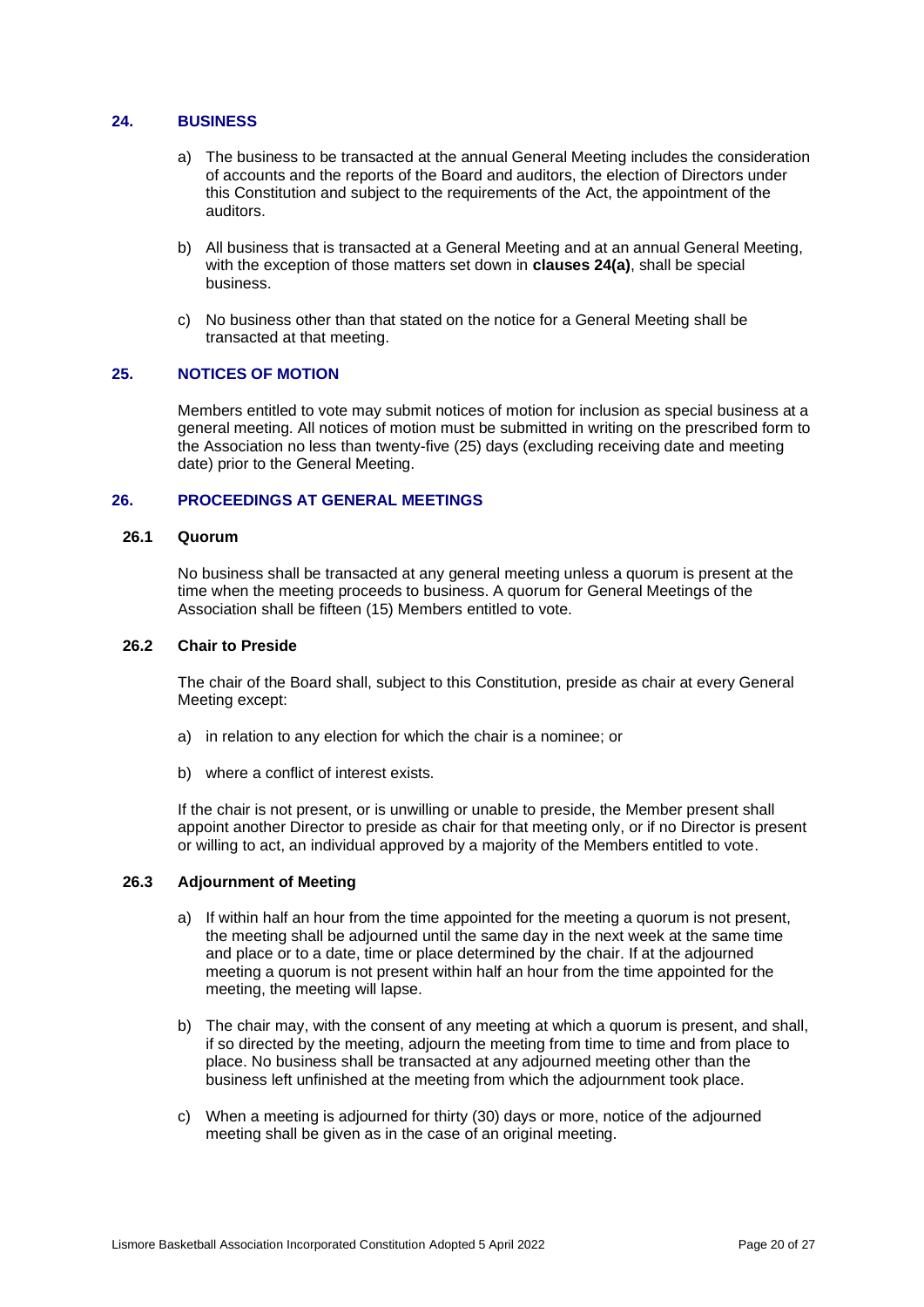d) Except as provided in **clause 26.3b)** it shall not be necessary to give any notice of an adjournment or the business to be transacted at any adjourned meeting.

## **26.4 Voting Procedure**

At any meeting a resolution put to the vote of the meeting shall be decided on a show of hands unless a poll is (before or on the declaration of the result of the show of hands) demanded by:

- a) the chair; or
- b) a simple majority of the Members.

## **26.5 Recording of Determinations**

Unless a poll is demanded under **clause 26.4**, the chair's declaration shall be conclusive evidence of the result of a resolution decided by a show of hands. The declaration does not need to record the number of votes in favour of or against the resolution; the result of the resolution must be recorded in the minutes.

#### **26.6 Where Poll Demanded**

If a poll is duly demanded under **clause 26.4** it shall be taken in such a manner and either at once or after an interval or adjournment or otherwise as the chair directs. The result of the poll shall be the resolution of the meeting.

## **26.7 Procedural irregularities**

- a) No decision of the Association, the Board or any Board authorised entity shall be invalid merely because of a failure to give proper notice under this Constitution or the Regulations or other irregularity in procedure required by this Constitution or the Regulations unless a person suffers substantial prejudice as a result of that failure to give proper notice or irregularity in procedure.
- b) The Association, the Board or other Board authorised entity may confirm an earlier decision which may have been otherwise invalid because of a failure to give proper notice or other irregularity in procedure and the decision shall be deemed to be valid from the time it was originally made.

## **27. VOTING AT GENERAL MEETINGS ®**

#### **27.1 Members Entitled to Vote**

Each Individual Member (whose membership period end date is greater than the date of the General Meeting) shall be entitled to one (1) vote at General Meetings. No other Member shall be entitled to vote but shall, subject to this Constitution, have and be entitled to exercise those rights set out in **clause 5.1**.

#### **27.2 Chair May Not Exercise Casting Vote**

Where voting at General Meetings is equal, the motion will be lost.

#### **27.3 Proxy Voting**

Proxy voting is not permitted at any General Meeting.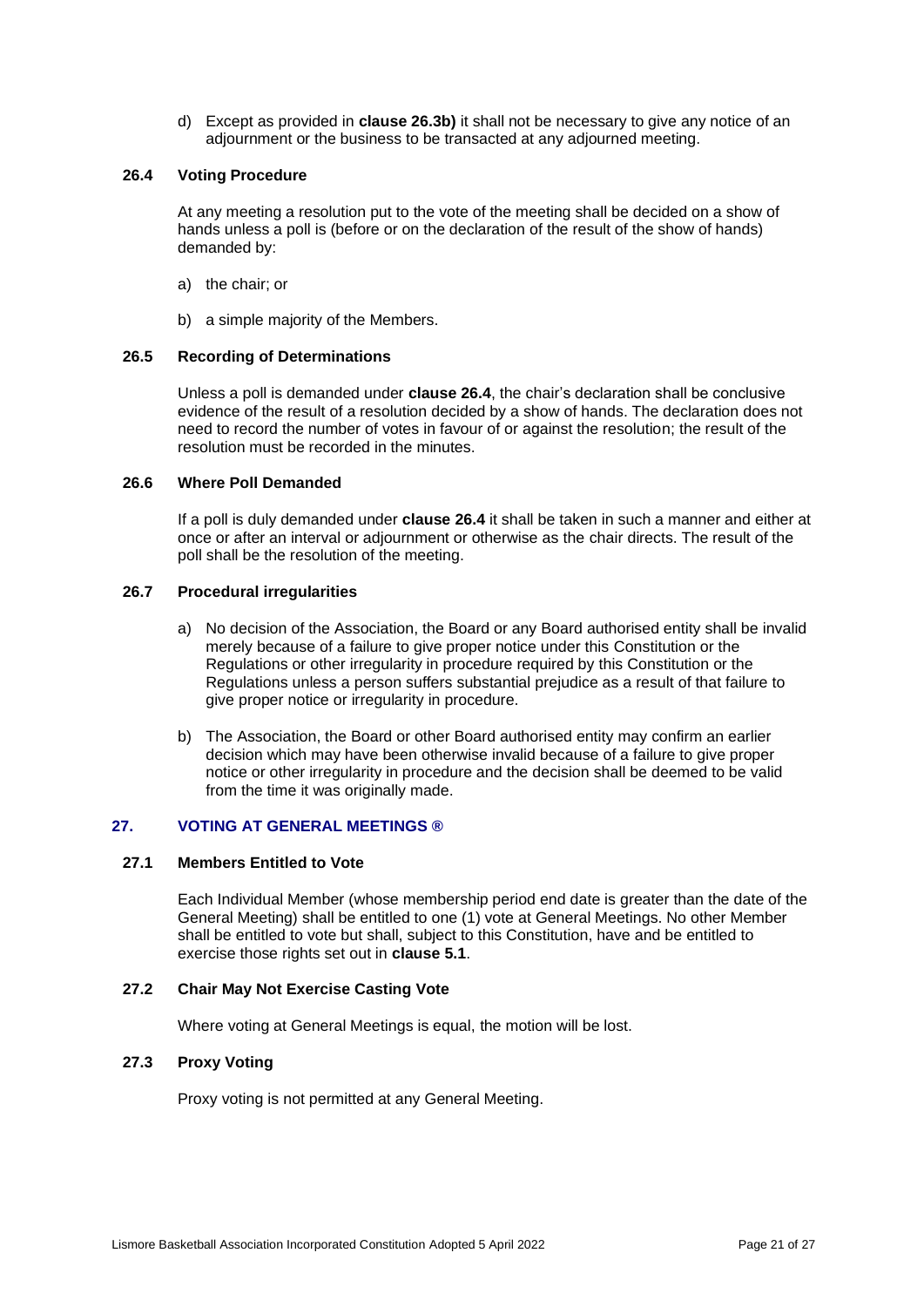## **27.4 Postal or Electronic Voting**

No motion shall be determined by a postal or electronic ballot unless determined by the Board. If the Board so determines, the postal or electronic ballot shall be conducted under procedures determined by the Board from time to time.

#### **28. PROCEEDINGS OF THE BOARD**

- a) The Board may meet for the dispatch of business, adjourn and otherwise regulate its meetings as it thinks fit. A Director may at any time and the Secretary shall on request of a Director summon a meeting of the Board.
- b) A meeting of the Board may be held using any means of audio or audio-visual communication by which each Director participating can hear and be heard by each other Director participating or in any other manner permitted by the Act. A meeting of the Board held solely or partly by technology is treated as held at the place at which the greatest number of Directors present at the meeting is located or, if an equal number of Directors is located in each of two or more places, at the place where the Chair of the meeting is located.
- c) Questions arising at any meeting of the Board are to be decided by a majority of votes and a determination by a majority of the Directors is for all purposes taken to be a determination of the Board. If votes are equal the Chair of the meeting is to have a second or casting vote.
- d) The quorum necessary for the transaction of business by the Board is a majority of the Directors holding office from time to time, or any greater number as may be fixed by Board.
- e) The continuing Directors may act despite any vacancy in the Board, but if and as long as their number is reduced below the minimum number of Directors fixed by or in accordance with this Constitution, the continuing Director or Directors may act for the purpose of increasing the number of Directors to that number or of summoning a general meeting of the Association, but for no other purpose.
- f) The Board must elect a Director to chair its meetings for a maximum period of 12 months. If there is no chairman of Directors or the chairman is not present within 15 minutes after the time for which a Board meeting is called or is unwilling to act, the Directors present must elect a Director present to chair the meeting.
- g) The Board may delegate any of its powers and or functions (not being duties imposed on the Board as the directors of the Association by the Act or the general law) to one or more sub-committees which may comprise either or both a Director (or Directors) or such Member (or Members) of the Association or such other persons as the Board thinks fit. Any sub-committee so formed must conform to any regulation that may be imposed by the Board. Unless prohibited by regulation of the Board a sub-committee may co-opt any person. All members of a sub-committee are to have one vote.
- h) The Board may appoint one or more advisory boards consisting of such Director or Directors or such Member (or Members) of the Association or such other persons as the Board thinks fit. Such advisory boards shall act in an advisory capacity only. They must conform to any regulations that may be imposed by the Board and subject to those regulations shall have the power to co-opt any person. All members of such advisory boards shall have one vote.
- i) A sub-committee may meet and adjourn as it thinks proper and may choose one of their number to act as chairman of their meetings. Questions arising at any meeting shall be determined by a majority of votes of the members of the sub-committee present, and if votes are equal the chair shall have a second or casting vote.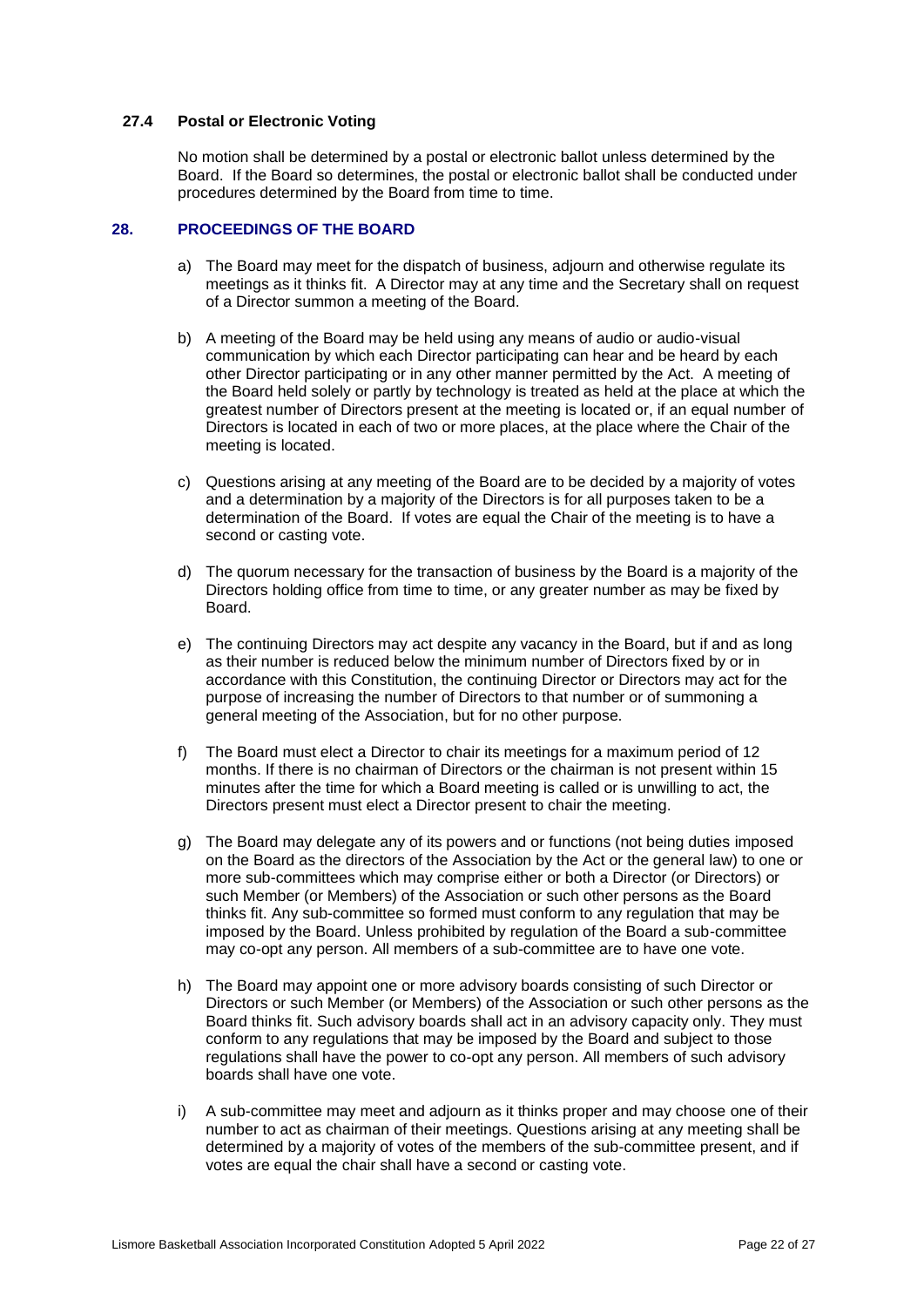- j) All acts done by any meeting of the Board or of a sub-committee or by any person acting as a Director shall, even if it is afterwards discovered that there was some defect in the appointment of any Director or person acting as a Director, or that the Director or any of them were disqualified, be as valid as if every person had been duly appointed and was qualified to be a Director.
- k) If a document (which may be separate documents in identical terms) containing a statement that the signatories to it are in favour of a resolution in the terms set out or otherwise identified in the document has been signed by all the Directors (excluding any Director, who would not be entitled to vote on that resolution at a meeting of the Board), a resolution in those terms shall be taken to have been passed at a meeting of the Board held on the day on which and at the time at which the document was last signed by a Director. Such a statement contained in an unsigned email or other electronic transmission which is received by the Association and is expressed to have been sent by a Director is taken to be a document signed by that Director at the time of receipt by the Association.

## **29. CHIEF EXECUTIVE OFFICER**

The Board may appoint any person other than a Director to be Chief Executive Officer. The Chief Executive Officer is entitle to attend (but not vote at) meetings of the Board, but only for as long as he or she holds that office.

## **30. SECRETARY**

The Board may appoint the Secretary for such term, and upon such conditions (including remuneration), as it thinks fit, and may remove any Secretary so appointed. A Member of the Association may be honorary Secretary. If the Secretary is not already a Director, the Secretary is entitled to attend (but not vote at) meetings of the Board. Whether or not a Member, he or she shall be subject to the provisions of clause 4.

### **31. GRIEVANCE PROCEDURE ®**

- a) The grievance procedure set out in this clause applies to disputes arising under this Constitution between a Member and:
	- i. another Member; or
	- ii. the Association.

It does not, however, apply to any appeal by a Member against a decision made in accordance with the disciplinary proceedings described in **clause 10**.

- b) The parties to the dispute must meet and discuss the matter in dispute, and, if possible, resolve the dispute within fourteen days after the dispute comes to the attention of all parties.
- c) If the parties are unable to resolve the dispute at the meeting or if a party fails to attend that meeting, then the parties may refer the dispute to:
	- I. any independent tribunal established by the SSO in accordance with the procedures determined by the SSO from time to time; or
	- II. a community justice centre for mediation under the *Community Justice Centres Act 1983 (NSW).*
- d) The Board may prescribe additional grievance procedures in Regulations consistent with this **clause 31**.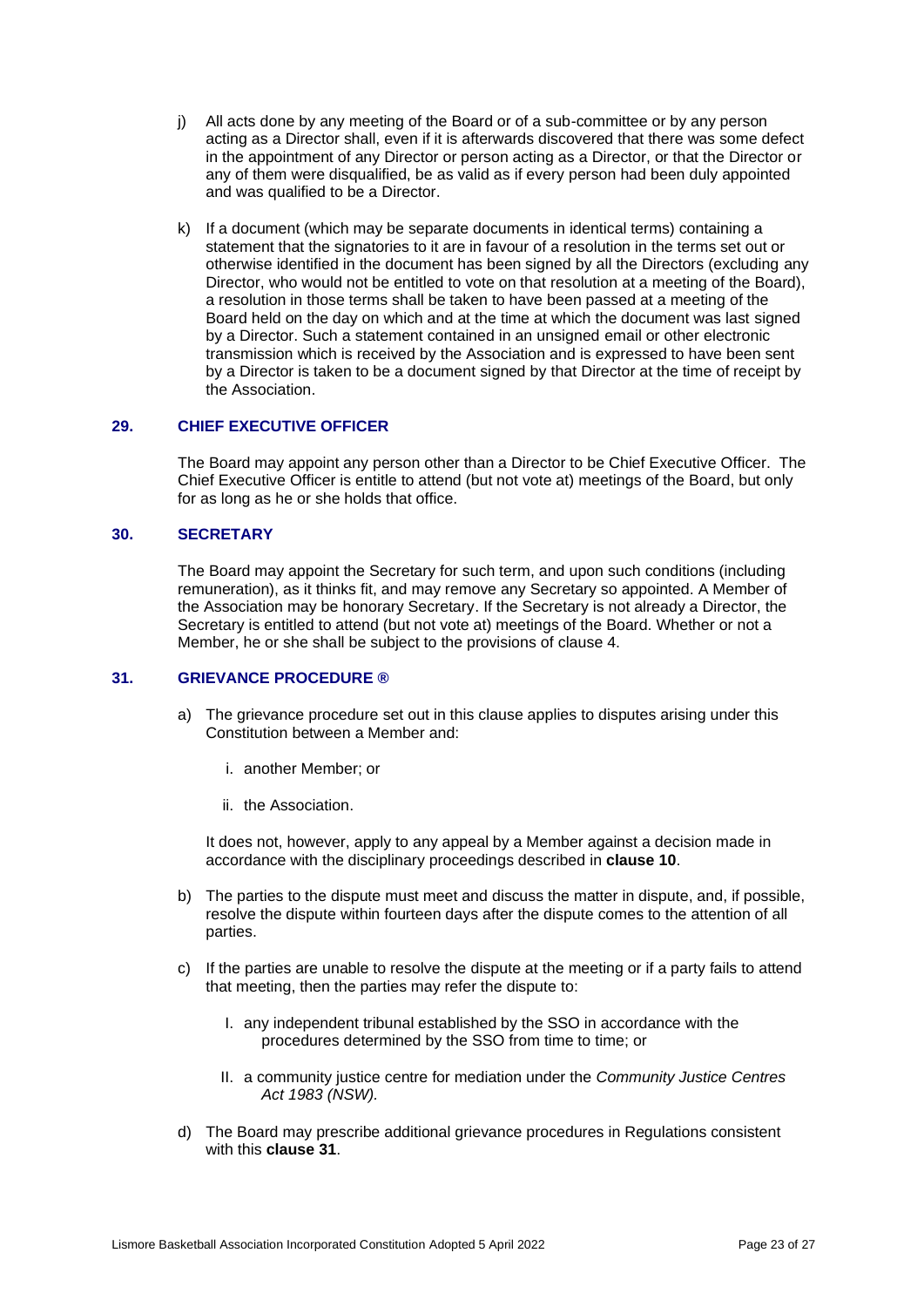e) If the dispute is not resolved the Board may take whatever steps it considers appropriate in regard to the dispute in the best interests of the Association and the Members concerned.

## **32. RECORDS AND ACCOUNTS**

## **32.1 Records**

The Association shall establish and maintain proper records and minutes concerning all of its transactions, business, meetings and dealings (including those of the Association and the Board).

## **32.2 Records Kept in Accordance with the Act**

- a) Proper accounting and other records of the Association including books, minutes, documents and securities shall be kept in accordance with the Act and otherwise shall be kept in the care and control of the secretary.
- b) Subject to the Act and paragraph (c), the Board may determine whether and to what extent, and at what times and places and under what conditions, the financial records, accounts, books, securities, minutes of General Meetings or Board meetings or other relevant documents of the Association will be open for inspection by the Members.
- c) Subject to the Act and without limiting (b) above, the Board may refuse to permit a member to inspect records of the Association, including minutes of Board meetings, which relate to confidential, personal, employment, commercial or legal matters or where to do so may be prejudicial to the interests of the Association.

## **32.3 Board to Submit Accounts**

The Board shall submit the Association's statements of account to the Members at the annual General Meeting in accordance with this Constitution and the Act.

### **32.4 Accounts Conclusive**

The statements of account, when approved or adopted by an annual General Meeting, shall be conclusive except when errors have been discovered within three (3) months after such approval or adoption.

## **32.5 Accounts to be available to Members**

The Secretary shall ensure all persons entitled to receive notice of General Meetings under this Constitution, receive or have access to a copy of the statements of account, the Board's report, the auditor's report and other document required under the Act (if any).

## **32.6 Negotiable Instruments**

All cheques, promissory notes, bankers' drafts, bills of exchange and other negotiable instruments, and all receipts for money paid to the Association, shall be signed, drawn, accepted, endorsed or otherwise executed, as the case may be, by any two (2) duly authorised directors or in such other manner as the Board determines.

## **33. AUDITOR**

a) A properly qualified auditor or auditors shall be appointed by the Association in General Meeting. The auditor's duties shall be regulated in accordance with the Act, the *Corporations Act 2001 (Cth.)* and generally accepted principles and/or any applicable code of conduct. The auditor may be removed by the Board.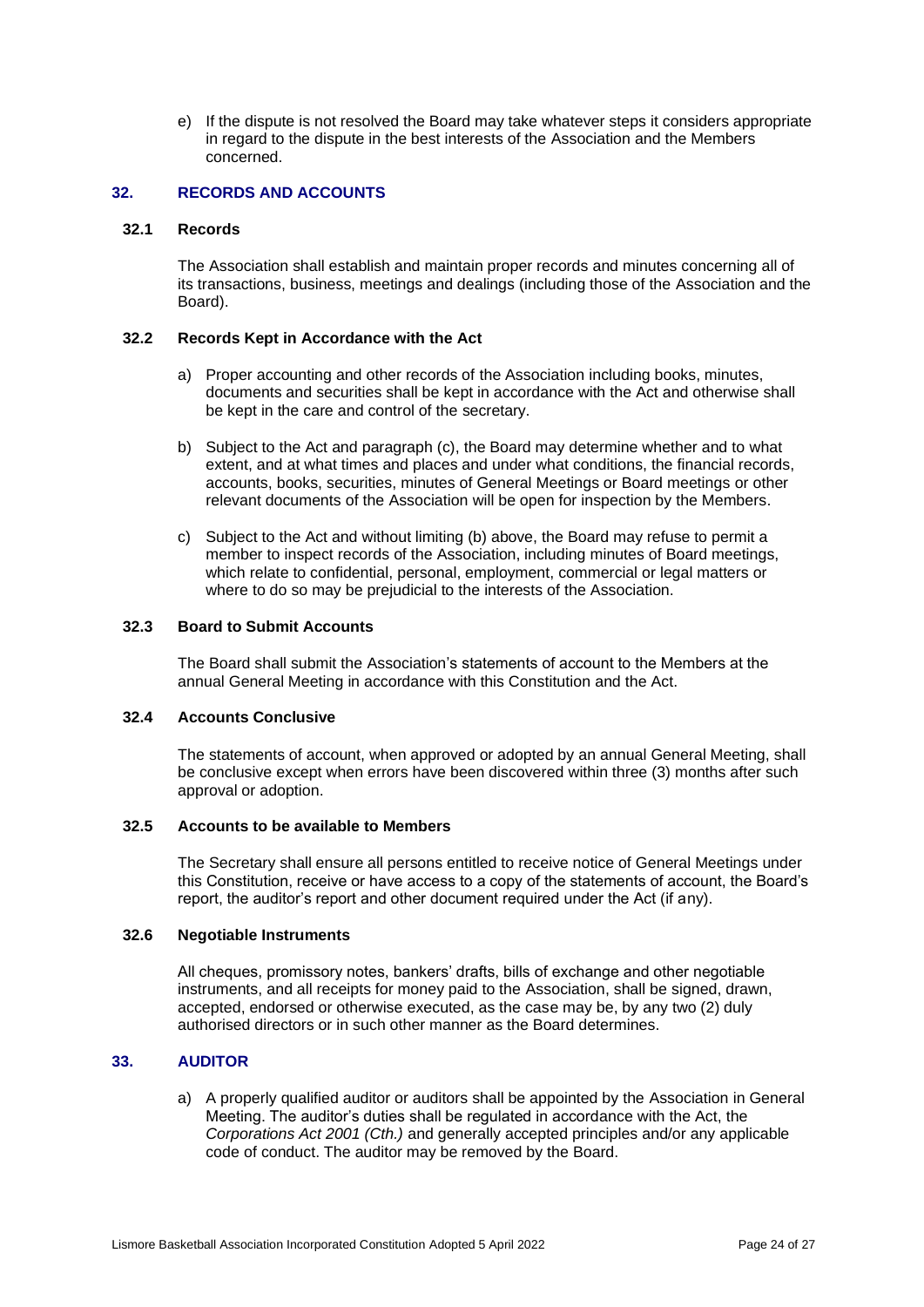- b) The accounts of the Association shall be examined, and the correctness of the profit and loss accounts and balance sheets ascertained by an auditor or auditors at the conclusion of each Financial Year.
- c) The Association's financial year end will be  $1<sup>st</sup>$  January through to the  $31<sup>st</sup>$  of December.

## **34. INCOME**

- a) Income and property of the Association shall be:
	- I. derived from such sources; and
	- II. managed in such manner;

as the Board determines from time to time subject always to the Act and this Constitution.

- <span id="page-24-0"></span>b) The income and property of the Association shall be applied solely towards the promotion of the Objects.
- <span id="page-24-1"></span>c) Except as prescribed in this Constitution or the Act:
	- I. no portion of the income or property of the Association shall be paid or transferred, directly or indirectly, by way of dividend, bonus or otherwise to any Member or Director; and
	- II. no remuneration or other benefit in money or money's worth shall be paid or given by the Association to any Member who holds any office of the **Association**
- d) Nothing in **clauses [b\)](#page-24-0)** or **[c\)](#page-24-1)** shall prevent payment in good faith to any Member for:
	- I. any services actually rendered to the Association whether as an employee, director or otherwise;
	- II. goods supplied to the Association in the ordinary and usual course of operation;
	- III. interest on money borrowed from any Member;
	- IV. rent for premises demised or let by any Member to the Association; or
	- V. any out-of-pocket expenses incurred by a Member on behalf of the Association,

provided that any such payment shall not exceed the amount ordinarily payable between ordinary commercial parties dealing at arm's length in a similar transaction.

## **35. WINDING UP**

- a) Subject to this Constitution the Association may be wound up or cancelled in accordance with the Act.
- b) The liability of the Members of the Association is limited.
- c) Every Individual Member undertakes to contribute to the assets of the Association if it is wound up or cancelled while they are a Member, or within one year after ceasing to be a Member, for payment of the debts and liabilities of the Association contracted before the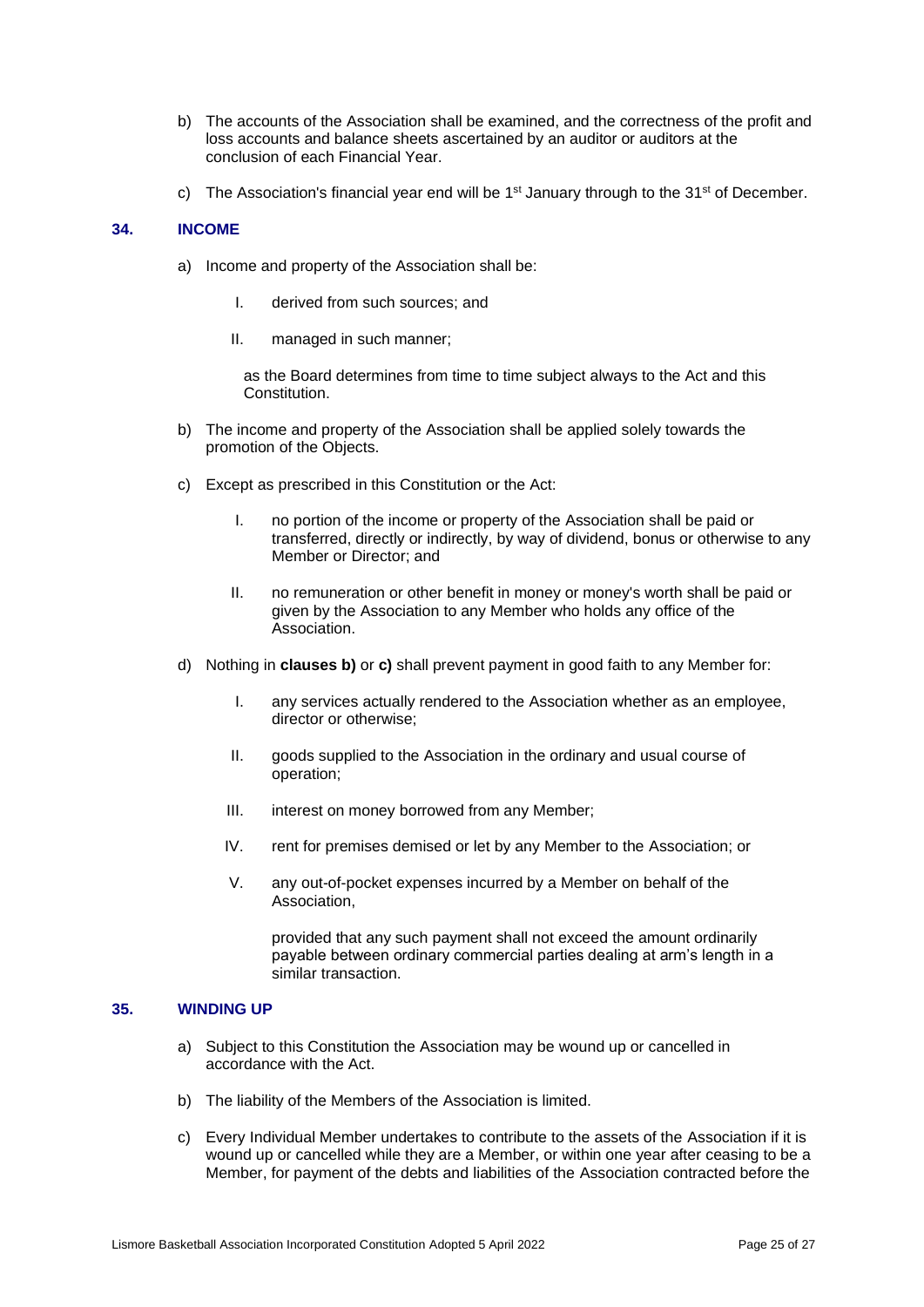time at which they ceased to be a Member and towards the costs, charges and expenses of winding up or cancelling the registration of the Association, such an amount not exceeding one dollar (\$1.00).

#### **36. DISTRIBUTION OF PROPERTY ON WINDING UP**

If upon winding up or cancellation of the Association there remains, after satisfaction of all its debts and liabilities, any assets or property, they shall not be paid to or distributed among the Members. Instead, the assets or property shall be given or transferred to an organisation or organisations with objects similar to the Objects. Such organisation(s) must prohibit the distribution of its income and property among its members to an extent at least as great as that imposed on the Association by this Constitution. Such organisation(s) will be determined by the Members in a General Meeting at or before the time of winding up or cancellation. If this does not occur, the decision is to be made by a judge of the Supreme Court of New South Wales or other Court as may have or acquire jurisdiction in the matter.

## **37. ALTERATION OF CONSTITUTION**

This Constitution shall not be altered except by Special Resolution.

## **38. REGULATIONS**

#### **38.1 Board to Formulate Regulations**

The Board may formulate, issue, adopt, interpret and amend Regulations (sometimes referred to as by-laws) for the proper advancement, management and administration of the Association, the advancement of the Objects and the Sport in the Local area. Such Regulations must be consistent with this Constitution and any policy directives of the Board.

#### **38.2 Regulations Binding**

All Regulations are binding on the Association and all Members.

#### **38.3 Regulations Deemed Applicable**

All clauses, rules, by-laws and regulations of the Association (by whatever name) in force at the date of the approval of this Constitution (as long as such clauses, rules, by-laws or regulations are not inconsistent with or have been replaced by, this Constitution) shall be deemed to be Regulations and shall continue to apply and be in operation.

#### **38.4 Changes Binding on Members**

Amendments, alterations, interpretations or other changes to Regulations shall be advised to Members by such means as are determined and approved by the Board from time to time. The Association shall take reasonable steps to distribute such changes to Members. All changes are binding on all Members.

## **39. STATUS AND COMPLIANCE OF ASSOCIATION**

#### **39.1 Recognition of Association**

The Association is a Member of Basketball NSW and is recognised by those bodies as the entity responsible for the delivery of the Sport in the Local area in accordance with the Objects but subject always to compliance with this Constitution and Basketball NSW constitution.